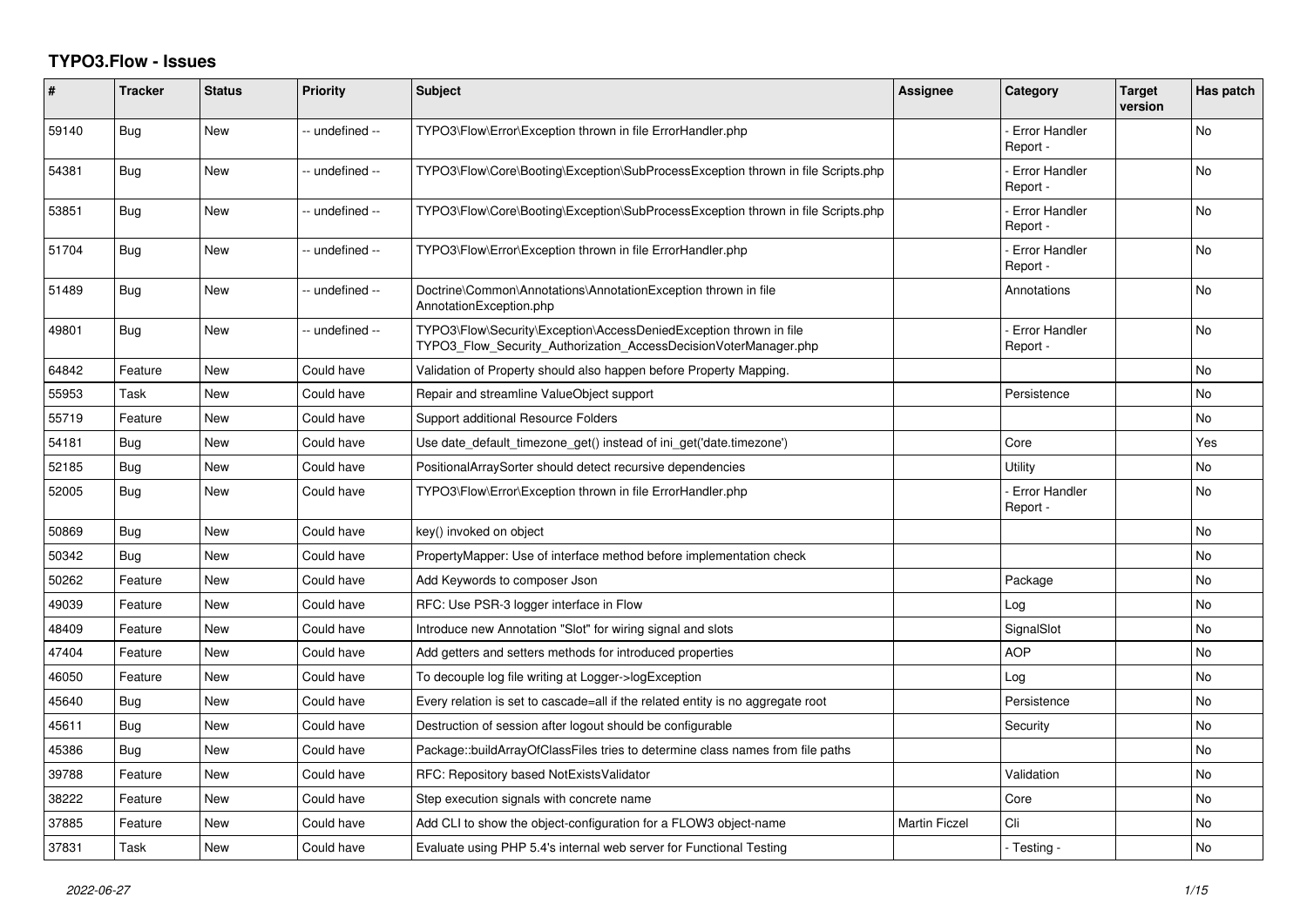| ∦     | <b>Tracker</b>   | <b>Status</b> | <b>Priority</b> | <b>Subject</b>                                                                                             | Assignee         | Category                  | <b>Target</b><br>version | Has patch |
|-------|------------------|---------------|-----------------|------------------------------------------------------------------------------------------------------------|------------------|---------------------------|--------------------------|-----------|
| 35388 | Feature          | New           | Could have      | Use the current package as default for translations within controllers                                     |                  | 118 <sub>n</sub>          |                          | <b>No</b> |
| 34133 | Feature          | New           | Could have      | RFC: Handle Semicolons in Path part of URIs as Scoped Path Parameters                                      |                  | Property                  |                          | No        |
| 33049 | Feature          | New           | Could have      | Allow configuration of context without environment variable (needed for IIS)                               |                  | Core                      |                          | No        |
| 8981  | Feature          | New           | Could have      | Security/Performance: Provide Webserver Configuration file for common webservers -<br>do not use .htaccess |                  |                           |                          |           |
| 6602  | Feature          | <b>New</b>    | Could have      | Implement after invocation handling                                                                        | Andreas Förthner | Security                  |                          |           |
| 3587  | Feature          | New           | Could have      | Enforce validation rules for value objects already in constructor                                          |                  | Validation                |                          |           |
| 51312 | <b>Bug</b>       | New           | Should have     | Default php error handler generates warning (when loading<br>TYPO3\Flow\Error\Exception class)             |                  | Core                      | 2.0                      | No        |
| 65684 | <b>Bug</b>       | <b>New</b>    | Should have     | Could not acquire lock for ClassLoader cache creation                                                      | Sebastian Heuer  |                           |                          | No        |
| 62740 | Bug              | New           | Should have     | Add check on literal in TypeHandlingUtility::isCollectionType                                              |                  | Utility                   |                          | No        |
| 62009 | Bug              | <b>New</b>    | Should have     | Rewrite URI Filename could be empty                                                                        |                  |                           |                          |           |
| 61043 | Task             | New           | Should have     | Rename ClassSchema to ModelSchema                                                                          |                  | Reflection                |                          | No        |
| 59747 | Bug              | <b>New</b>    | Should have     | TYPO3\Flow\Error\Exception thrown in file ErrorHandler.php                                                 |                  |                           |                          | No        |
| 59357 | <b>Bug</b>       | New           | Should have     | Using the PackageManager directly instead of the Interface results in unexpected<br>behavior               |                  |                           |                          | No        |
| 59322 | <b>Bug</b>       | New           | Should have     | Mssing field exception should show missing migrations as well                                              |                  | Persistence               |                          | No        |
| 59244 | Feature          | <b>New</b>    | Should have     | Message or Container needs context                                                                         |                  |                           |                          | No        |
| 59084 | <b>Bug</b>       | New           | Should have     | if 403 Exception show reason                                                                               |                  |                           |                          | No        |
| 59049 | <b>Bug</b>       | New           | Should have     | TYPO3\Flow\Error\Exception thrown in file ErrorHandler.php                                                 |                  | Error Handler<br>Report - |                          | No        |
| 59023 | Bug              | <b>New</b>    | Should have     | BooleanConverter should not convert empty values to boolean                                                |                  | Property                  |                          | <b>No</b> |
| 58996 | <b>Bug</b>       | New           | Should have     | ResourceManager adding to persistence                                                                      |                  |                           |                          | No        |
| 58852 | <b>Bug</b>       | New           | Should have     | TYPO3\Flow\Security\Exception\AccessDeniedException should clarify which action<br>fails to execute        |                  | Security                  |                          | No        |
| 58744 | <b>Bug</b>       | <b>New</b>    | Should have     | Can not split configuration in settings.yaml                                                               |                  |                           |                          | No        |
| 58408 | Task             | New           | Should have     | Disable manualy persisting                                                                                 |                  |                           |                          | No        |
| 58184 | Major<br>Feature | New           | Should have     | HTTP request argument building for different use cases                                                     |                  | Http                      |                          | No        |
| 57972 | <b>Bug</b>       | <b>New</b>    | Should have     | Missing @ManyToOne in example for resource                                                                 |                  | Documentation -           |                          | No        |
| 57815 | <b>Bug</b>       | New           | Should have     | Invalid resources are saved in the persistent resources folder                                             |                  | Resource                  |                          | No        |
| 57796 | <b>Bug</b>       | New           | Should have     | XLIFF Fails if id === nodedata                                                                             |                  |                           |                          | No        |
| 57763 | Feature          | New           | Should have     | Allow controller / package / action as params in<br>\TYPO3\Fluid\ViewHelpers\Form\ButtonViewHelper         |                  |                           |                          | No        |
| 57450 | Bug              | New           | Should have     | International E-Mail addresses (umlauts, etc.) are not validated correctly                                 |                  | Validation                |                          | No        |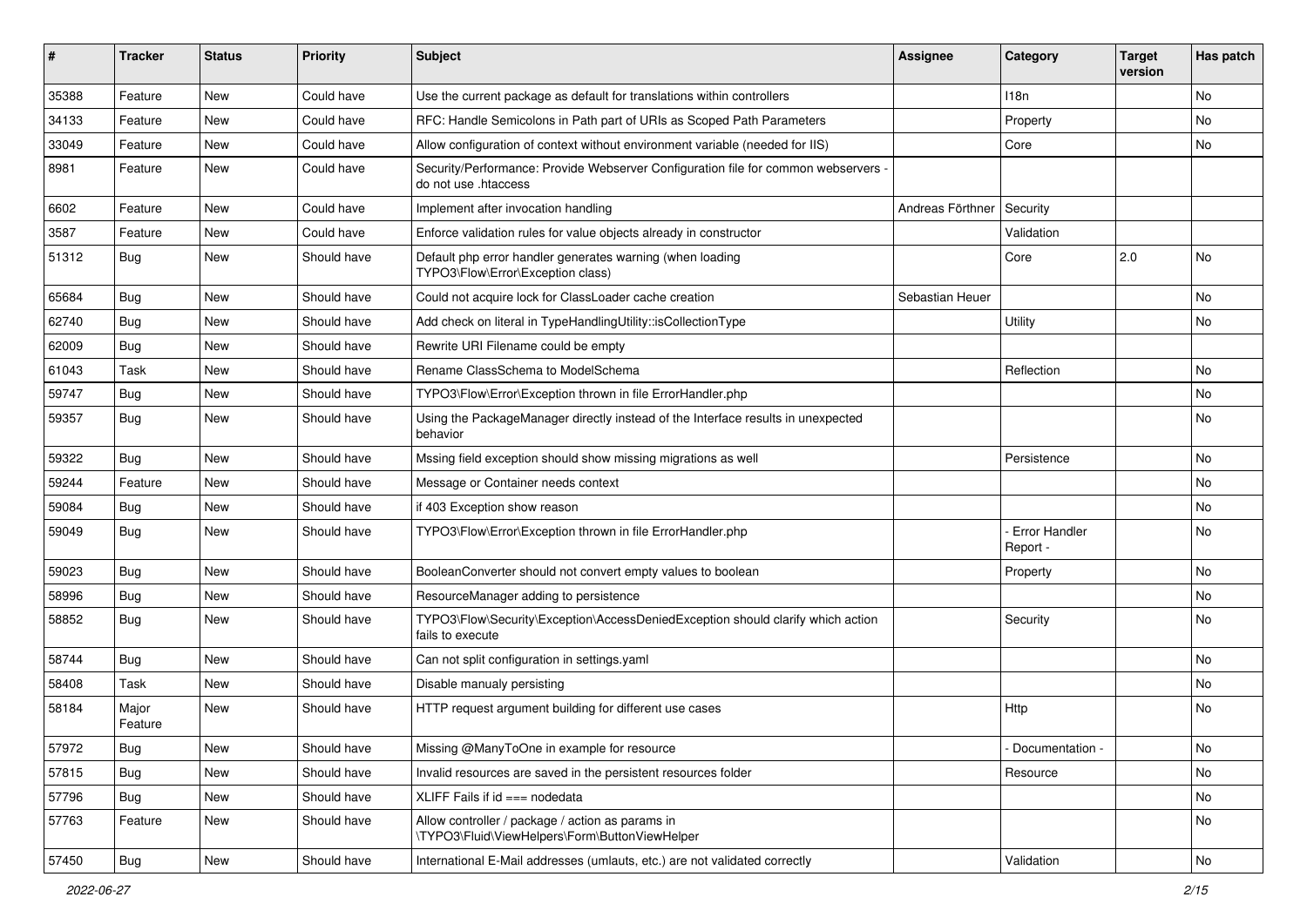| #     | <b>Tracker</b>   | <b>Status</b> | <b>Priority</b> | <b>Subject</b>                                                                                                       | Assignee             | Category    | <b>Target</b><br>version | Has patch |
|-------|------------------|---------------|-----------------|----------------------------------------------------------------------------------------------------------------------|----------------------|-------------|--------------------------|-----------|
| 57437 | Bug              | <b>New</b>    | Should have     | Composer package replacement is not supported                                                                        |                      | Package     |                          | No        |
| 56916 | Feature          | <b>New</b>    | Should have     | Support PATCH request method as of RFC5789                                                                           |                      | Http        |                          | No        |
| 56602 | Major<br>Feature | New           | Should have     | Handling Of Multi Identity Entities                                                                                  |                      | Persistence |                          | No        |
| 56573 | Bug              | <b>New</b>    | Should have     | Converting by Flow\Identity                                                                                          |                      | Persistence |                          | No        |
| 56556 | Feature          | New           | Should have     | support has Property and is Property                                                                                 |                      |             |                          | No        |
| 56486 | Feature          | New           | Should have     | Optimize the ObjectManager for performance                                                                           |                      |             |                          | No        |
| 56107 | Bug              | <b>New</b>    | Should have     | Property mapping configuration only supports one wildcard at a time                                                  |                      | Property    |                          | No        |
| 56036 | Feature          | <b>New</b>    | Should have     | Optimize autoloading                                                                                                 |                      |             |                          | No        |
| 55958 | Task             | <b>New</b>    | Should have     | RFC: Use PHP 5.4 closure features for direct ObjectAccess                                                            |                      |             |                          | No        |
| 55957 | Task             | New           | Should have     | RFC: Optimize AOP proxies                                                                                            |                      | <b>AOP</b>  |                          | No.       |
| 55954 | Bug              | New           | Should have     | Associations to ValueObjects should not be cascade all'd                                                             |                      |             |                          | No        |
| 55831 | Feature          | New           | Should have     | Different scenarios for session settings                                                                             |                      |             |                          | No        |
| 55199 | Feature          | <b>New</b>    | Should have     | Avoid Buffering of Shell output                                                                                      |                      | Cli         |                          | No        |
| 54744 | Bug              | New           | Should have     | System.log contains many NOTICE Flow The argument "workspace" declared in<br>pointcut does not exist in method TYPO3 |                      | Log         |                          | No        |
| 54589 | Bug              | <b>New</b>    | Should have     | Role parent is not removed from roles MM table                                                                       |                      | Security    |                          | No        |
| 54458 | Bug              | New           | Should have     | Missing Version Number in packages                                                                                   |                      | Package     |                          | No        |
| 54446 | Bug              | New           | Should have     | Cache filebackend 'include once'                                                                                     |                      | Cache       |                          | No        |
| 54146 | Bug              | New           | Should have     | Different sorting of arguments in ACL Patterns doesnt work                                                           | Christian Müller     | Security    |                          | No        |
| 53620 | Bug              | New           | Should have     | Move Classes/TYPO3/Flow/Composer to own Package                                                                      |                      | Package     |                          | No        |
| 53533 | Bug              | <b>New</b>    | Should have     | Class reflection assumes reverse PSR-0, can lead to fail in autoloader                                               |                      | Reflection  |                          | No        |
| 53262 | Bug              | New           | Should have     | FileBakend have some race condition                                                                                  | Dominique Feyer      | Cache       |                          | Yes       |
| 53224 | Bug              | New           | Should have     | Constructor in subclass breaks call chain leading to missing identifier / uuid                                       |                      | Object      |                          | No        |
| 53189 | Bug              | New           | Should have     | Blog tutorial no longer works                                                                                        | <b>Philipp Maier</b> |             |                          | No        |
| 53177 | Feature          | New           | Should have     | entity resource policy value support for `this`                                                                      |                      | Security    |                          | No        |
| 52945 | Bug              | New           | Should have     | Excluded classes should only be excluded from reflection but still autoloaded                                        |                      |             |                          | No        |
| 52909 | Bug              | New           | Should have     | Class Loader fallback to non-proxy hides fatal errors                                                                |                      | Core        |                          | No        |
| 52590 | Feature          | New           | Should have     | Provide a way to get the Doctrine QueryBuilder                                                                       |                      |             |                          | No        |
| 52430 | Bug              | New           | Should have     | Cannot convert from UUID to auto-increment ID                                                                        |                      |             |                          | No        |
| 52014 | Bug              | New           | Should have     | Migration makes fields NOT NULL even though not true                                                                 |                      | Persistence |                          | No        |
| 51972 | Bug              | New           | Should have     | Joins for every deep property constraint make cartesian selection                                                    | Adrian Föder         |             |                          | Yes       |
| 51811 | Bug              | New           | Should have     | Improve session handle when the authenticated account is removed from persitance                                     | Dominique Feyer      |             |                          | Yes       |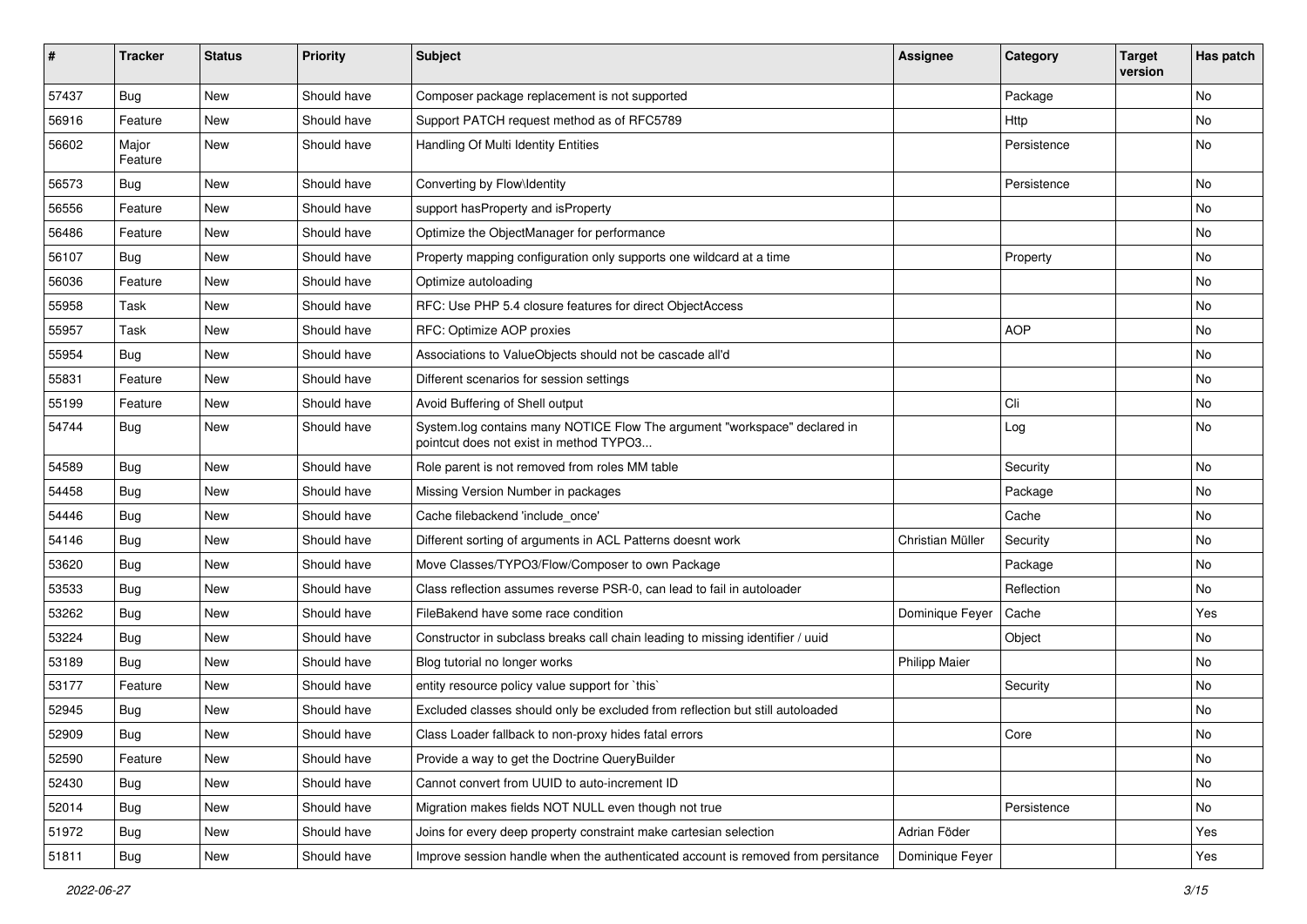| ∦     | <b>Tracker</b> | <b>Status</b> | <b>Priority</b> | <b>Subject</b>                                                                                        | <b>Assignee</b>       | Category                         | <b>Target</b><br>version | Has patch |
|-------|----------------|---------------|-----------------|-------------------------------------------------------------------------------------------------------|-----------------------|----------------------------------|--------------------------|-----------|
| 51763 | <b>Bug</b>     | New           | Should have     | HttpRequest always returns content of the current request                                             |                       | Http                             |                          | No        |
| 51530 | Task           | New           | Should have     | Improve speed of Files::readDirectoryRecursively using RecursiveDirectoryIterator?                    |                       |                                  |                          | No        |
| 51459 | Feature        | New           | Should have     | Allow catching of particular exceptions on property mapping                                           |                       | <b>MVC</b>                       |                          | No        |
| 51286 | Task           | New           | Should have     | Custom error views should introduce a controller context somehow                                      |                       |                                  |                          | No        |
| 51188 | <b>Bug</b>     | New           | Should have     | Doctrine does not respect AOP-injected properties                                                     |                       | Persistence                      |                          | No        |
| 50901 | Feature        | New           | Should have     | @IgnoreValidation also for class fields                                                               |                       | Validation                       |                          | No        |
| 50382 | Task           | New           | Should have     | Impossible to use arguments in CLI that are added by overriding<br>initializeCommandMethodArguments() |                       | Command                          |                          | No        |
| 49780 | Bug            | New           | Should have     | Roles are not synchronized                                                                            |                       | Security                         |                          | No        |
| 49566 | <b>Bug</b>     | New           | Should have     | NULL source values are not handled correctly                                                          | Adrian Föder          | Property                         |                          | No        |
| 49372 | <b>Bug</b>     | New           | Should have     | ObjectConverter ignores implemented interface when mapping subtype                                    |                       |                                  |                          | <b>No</b> |
| 49050 | Feature        | New           | Should have     | Allow Subqueries in QueryInterface                                                                    |                       | Persistence                      |                          | No        |
| 48873 | <b>Bug</b>     | New           | Should have     | Error when calling resourceManager->deleteResource on unpublished Resource                            |                       | <b>Error Handler</b><br>Report - |                          | No        |
| 48862 | Feature        | <b>New</b>    | Should have     | Possibility to exclude package from file monitoring                                                   |                       | Monitor                          |                          | No        |
| 48430 | <b>Bug</b>     | New           | Should have     | Default validator-messages are not correctly formatted                                                |                       |                                  |                          | No        |
| 48429 | Bug            | <b>New</b>    | Should have     | Remove- and update-actions on repository are not persisted                                            |                       |                                  |                          | No        |
| 47951 | Feature        | New           | Should have     | Warn if persistence stack is not empty at the end of a get-request                                    |                       | Persistence                      |                          | No        |
| 47456 | Feature        | New           | Should have     | ManyToOne and OneToOne Relations of Objects passed as Action Argument are<br>loaded automatically     |                       | Validation                       |                          | No        |
| 47429 | <b>Bug</b>     | New           | Should have     | Global policy files no longer allowed                                                                 |                       | Security                         |                          | <b>No</b> |
| 47273 | Feature        | New           | Should have     | Support mapping properties with differing types for setter and property                               |                       | Property                         |                          | No        |
| 47075 | Feature        | New           | Should have     | Make Exception more meaningful                                                                        |                       | Resource                         |                          | No        |
| 46910 | Feature        | New           | Should have     | Composer integration - PackageStates.php                                                              |                       |                                  |                          | No        |
| 46816 | Feature        | <b>New</b>    | Should have     | Add xcache cache backend                                                                              |                       | Cache                            |                          | No        |
| 46371 | Feature        | New           | Should have     | Support compilation of static information in proxy classes                                            | Christopher<br>Hlubek |                                  |                          | No        |
| 46318 | Feature        | New           | Should have     | [caching framework] Extend cache interface to handle multiple entries                                 |                       | Cache                            |                          | No        |
| 46216 | Feature        | New           | Should have     | Add wincache cache backend                                                                            |                       | Cache                            |                          | N0        |
| 46066 | <b>Bug</b>     | New           | Should have     | Currency formatter uses wrong format for ISO 4217 currency codes                                      |                       | 118n                             |                          | No        |
| 46063 | Feature        | New           | Should have     | Implement username password provider with "remember me" persistent cookie                             | Christopher<br>Hlubek | Security                         |                          | No        |
| 46011 | Task           | New           | Should have     | Validate annotation with missing type should throw useful error                                       |                       | Validation                       |                          | No        |
| 46010 | Bug            | New           | Should have     | Generating a DiscriminatorMap with base class in different namespace does not work                    |                       | Persistence                      |                          | No        |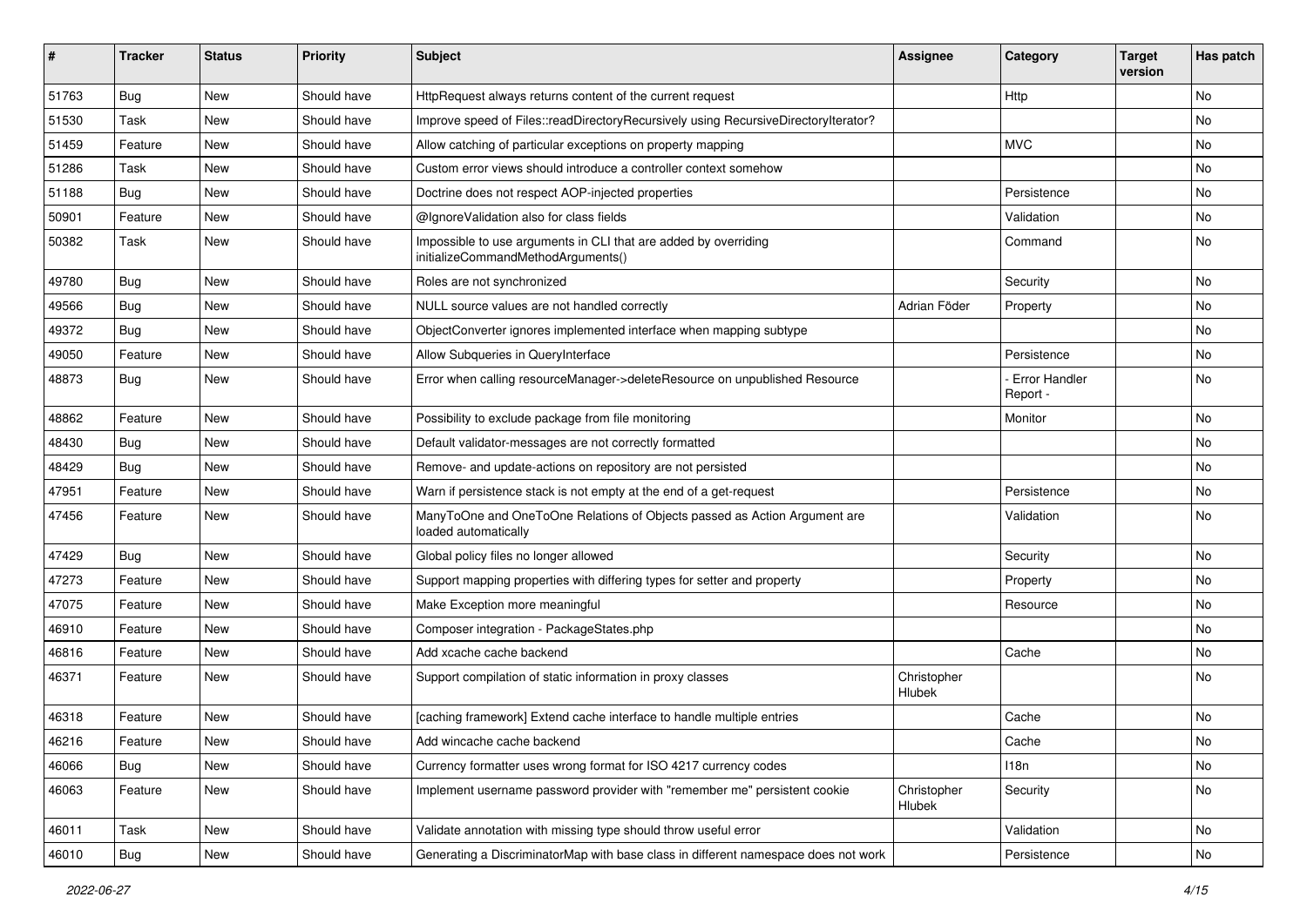| #     | <b>Tracker</b> | <b>Status</b> | <b>Priority</b> | <b>Subject</b>                                                                                       | <b>Assignee</b>         | Category        | <b>Target</b><br>version | Has patch |
|-------|----------------|---------------|-----------------|------------------------------------------------------------------------------------------------------|-------------------------|-----------------|--------------------------|-----------|
| 46009 | Task           | New           | Should have     | Improve error message for missing class in Flow annotation driver                                    |                         | Persistence     |                          | <b>No</b> |
| 45917 | <b>Bug</b>     | <b>New</b>    | Should have     | RoutePartHandler transliteration must be improved                                                    |                         | MVC - Routing   |                          | No        |
| 45669 | <b>Bug</b>     | New           | Should have     | PersistentObjectConverter does not convert ValueObjects by __identity                                |                         |                 |                          | No        |
| 45623 | <b>Bug</b>     | <b>New</b>    | Should have     | SQL error when calling TYPO3. Blog Setup controller                                                  |                         | Documentation - |                          | No        |
| 45409 | Feature        | New           | Should have     | Support validation of abstract nested properties                                                     |                         | Validation      |                          | No        |
| 45272 | <b>Bug</b>     | <b>New</b>    | Should have     | Related Value Objects get deleted by default cascading                                               |                         |                 |                          | <b>No</b> |
| 45103 | Feature        | New           | Should have     | Make static resource URI generation available outside of Fluid                                       |                         | Resource        |                          | No        |
| 44891 | Feature        | New           | Should have     | Routes should be able to enforce http/https protocol                                                 |                         | MVC - Routing   |                          | No        |
| 44563 | Feature        | New           | Should have     | Logged in users via HTTP Basic always get re-authenticated                                           |                         | Security        |                          | No        |
| 44542 | Task           | New           | Should have     | Mention the risk of requestPatterns regarding foreign package's SecurityContext<br>usage             | Adrian Föder            | Documentation - |                          | No        |
| 44244 | Bug            | <b>New</b>    | Should have     | defaultOrderings aren't applied on related objects                                                   |                         | Persistence     |                          | No        |
| 44123 | Feature        | New           | Should have     | Make the "Flow requires the PHP setting "date.timezone"" error more beautiful                        |                         |                 |                          | No        |
| 43993 | Task           | <b>New</b>    | Should have     | Warn when no migrations are found at all during doctrine: migrate                                    |                         | Persistence     |                          | <b>No</b> |
| 43967 | <b>Bug</b>     | New           | Should have     | Error in evaluating orphanRemoval in Flow Annotation driver                                          |                         | Persistence     |                          | No        |
| 43947 | <b>Bug</b>     | New           | Should have     | Redirect to login after Session timeout                                                              |                         |                 |                          | No        |
| 43841 | Feature        | <b>New</b>    | Should have     | Add package support to validation errors                                                             |                         |                 |                          | No        |
| 43572 | Feature        | New           | Should have     | Uri should support manipulation of query arguments                                                   |                         |                 |                          | No        |
| 41832 | Task           | New           | Should have     | Improve error handling for incompatible packages                                                     | Christian Jul<br>Jensen | Package         |                          | No        |
| 41420 | Feature        | New           | Should have     | Support entity versioning                                                                            |                         | Persistence     |                          | <b>No</b> |
| 40283 | <b>Bug</b>     | New           | Should have     | New constructor in grandparent class not called                                                      |                         | Object          |                          | No        |
| 39674 | <b>Bug</b>     | New           | Should have     | \TYPO3\FLOW3\var_dump behaves weird in controller actions doing return                               |                         | <b>MVC</b>      |                          | No        |
| 39414 | <b>Bug</b>     | New           | Should have     | Security Documentation                                                                               |                         | Documentation - |                          | No        |
| 39088 | Feature        | <b>New</b>    | Should have     | Add a sgnalslot before compilation                                                                   |                         | Core            |                          | No        |
| 37846 | Feature        | New           | Should have     | Should be able to declare more than one controllerObjectName per requestPatterns                     |                         | Security        |                          | No        |
| 37564 | <b>Bug</b>     | New           | Should have     | Validation of Parent Object containing properties of type ManyToOne and<br>ManyToMany to same Target |                         | Validation      |                          | No        |
| 37316 | <b>Bug</b>     | New           | Should have     | Use findBestMatchingLocale instead of getDefaultLocale?                                              |                         | Validation      |                          | No        |
| 37279 | Feature        | New           | Should have     | Request PropertyMapping                                                                              |                         | Property        |                          | No        |
| 36955 | Feature        | New           | Should have     | Add type filter to var_dump()                                                                        |                         | Error           |                          | No        |
| 36804 | <b>Bug</b>     | New           | Should have     | Orphaned entities within aggregates are not removed                                                  |                         | Persistence     |                          | No        |
| 36634 | <b>Bug</b>     | New           | Should have     | Reconstituted entities do not have their properties set when initializeObject() is called            |                         |                 |                          | No        |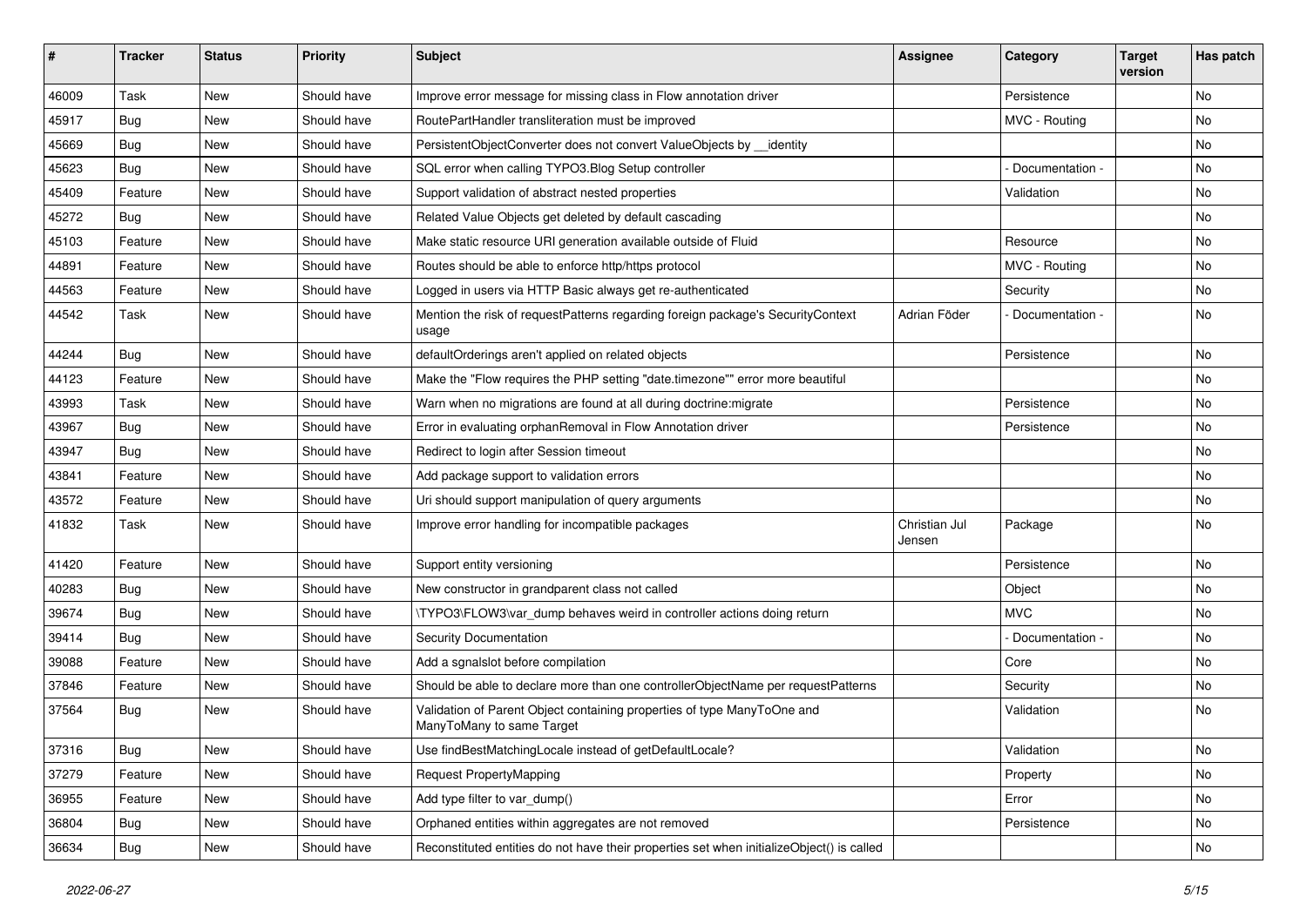| #     | <b>Tracker</b> | <b>Status</b> | <b>Priority</b> | <b>Subject</b>                                                                                | <b>Assignee</b> | Category          | <b>Target</b><br>version | Has patch |
|-------|----------------|---------------|-----------------|-----------------------------------------------------------------------------------------------|-----------------|-------------------|--------------------------|-----------|
| 36633 | Bug            | <b>New</b>    | Should have     | Reconstituted entities should not have the FLOW3_Persistence_clone property set               |                 |                   |                          | No        |
| 36510 | Feature        | New           | Should have     | <b>Firewall Redirect?</b>                                                                     |                 |                   |                          | No        |
| 36509 | Feature        | New           | Should have     | redirect ToUri to an uri with acl forces a 403 because of missing csrf token.                 |                 |                   |                          | No        |
| 36508 | Bug            | New           | Should have     | AuthenticationProvider Request Patterns                                                       |                 | Security          |                          | No        |
| 36495 | Bug            | New           | Should have     | HTTP Response is sent before persistence preventing Exceptions to be displayed on<br>redirect |                 | Persistence       |                          | No        |
| 35970 | Task           | New           | Should have     | Improve performance of Utility/Arrays::integerExplode by using array_map                      |                 |                   |                          | No        |
| 35783 | Feature        | New           | Should have     | Lifecycle method after property mapping                                                       |                 | Object            |                          | No        |
| 35781 | Feature        | New           | Should have     | Model validation                                                                              |                 | Validation        |                          | No        |
| 35709 | Task           | New           | Should have     | Implement global Command aliases                                                              |                 | Cli               |                          | No        |
| 35083 | Bug            | New           | Should have     | involving Security Context in Widget's __wakeup situation leads to an exception               |                 | Object            |                          | No        |
| 34816 | Feature        | New           | Should have     | Long text encryption                                                                          |                 | Security          |                          | No        |
| 34404 | Bug            | New           | Should have     | JsonView transformObject does not respect _descendAll configuration                           |                 |                   |                          | No        |
| 33710 | Feature        | New           | Should have     | Configuration based on Domain                                                                 |                 |                   |                          | No        |
| 33587 | Feature        | New           | Should have     | Automatically remove unused Resources                                                         |                 | Resource          |                          | No        |
| 33465 | Bug            | New           | Should have     | Some vital commands to recover the system fail when recovery is needed                        |                 | Command           |                          | No        |
| 33293 | Bug            | New           | Should have     | Injection to private variable results in injection of the the wrong class                     |                 |                   |                          | No        |
| 33078 | Bug            | New           | Should have     | No Redirect to Login                                                                          |                 | Security          |                          | No        |
| 33069 | Task           | New           | Should have     | Make command output sparse, implement generic verbose switch                                  |                 | Command           |                          | No        |
| 33018 | Feature        | New           | Should have     | Translator should support override of labels from other packages                              |                 | 118n              |                          | No        |
| 32985 | Feature        | New           | Should have     | Implement Processing Rules when merging numerically-indexed arrays                            |                 | Utility           |                          | No        |
| 32294 | Feature        | New           | Should have     | Lazy initialization of loggers                                                                |                 |                   |                          | No        |
| 31262 | Feature        | New           | Should have     | Named arguments in Objects.yaml for constructor arguments                                     |                 | Object            |                          | No        |
| 31261 | Feature        | New           | Should have     | Virtual objects - generate proxy classes for interfaces                                       |                 | Object            |                          | No        |
| 31002 | Bug            | New           | Should have     | Generated __sleep method handles static properties as members.                                |                 | Reflection        |                          |           |
| 30428 | Feature        | New           | Should have     | Cloning of request arguments                                                                  |                 | <b>MVC</b>        |                          |           |
| 30425 | <b>Bug</b>     | New           | Should have     | New methods are not updated in Policies during Development                                    |                 | Security          |                          |           |
| 30423 | Feature        | New           | Should have     | Rendering template of other action without forward                                            |                 | <b>MVC</b>        |                          | No        |
| 30418 | Feature        | New           | Should have     | Package bootstrapping following dependencies                                                  |                 | Core              |                          |           |
| 30258 | Feature        | New           | Should have     | Support optional package dependencies                                                         |                 |                   |                          |           |
| 29476 | Feature        | New           | Should have     | Provider rendering time and query count for request                                           |                 |                   |                          |           |
| 29425 | Bug            | New           | Should have     | Deletion of a blog post with resources fails with FK constraint error                         |                 | Persistence       |                          |           |
| 29202 | Task           | New           | Should have     | Provide a Cherokee Server Configuration for FLOW3                                             |                 | - Documentation - |                          |           |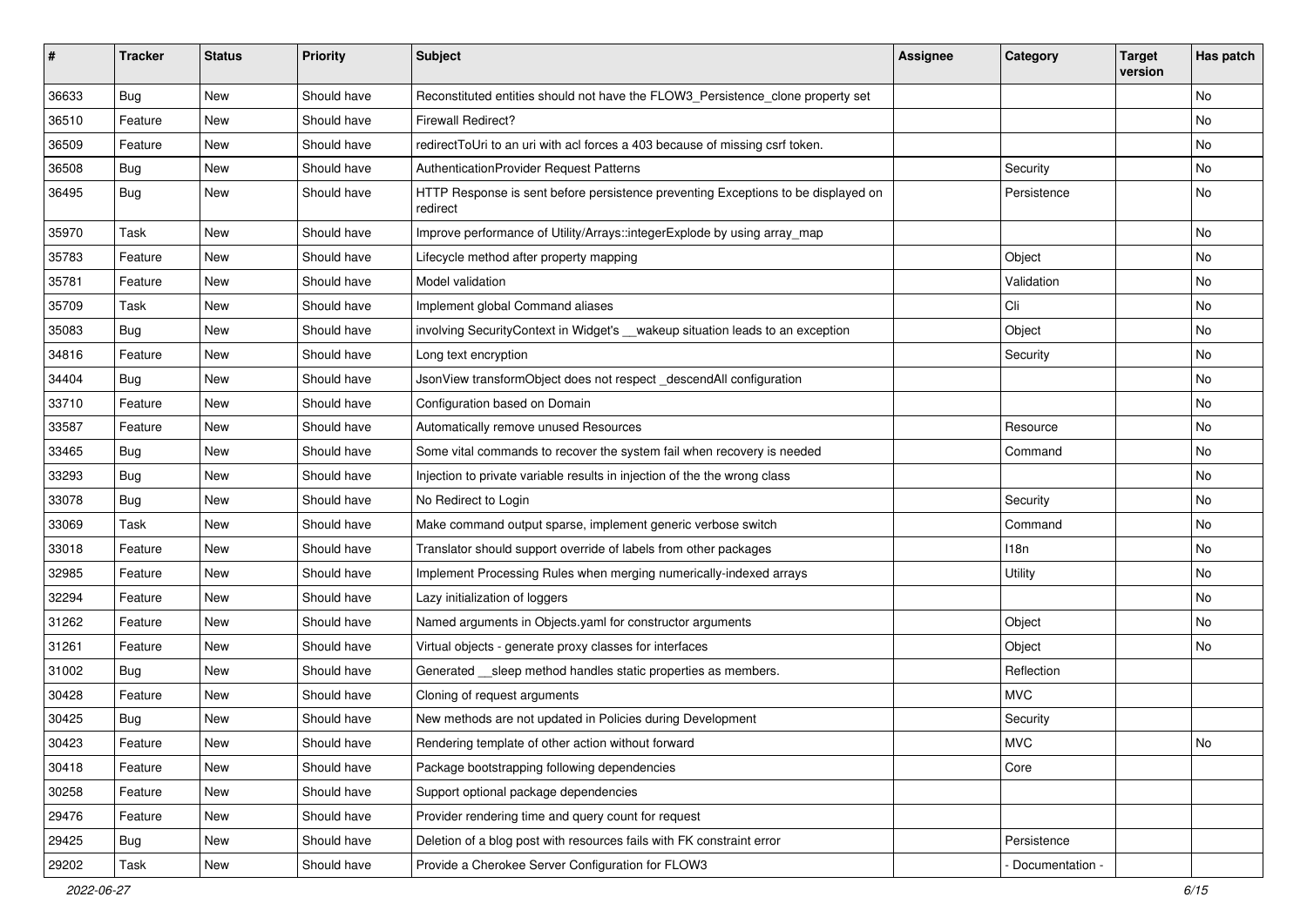| #     | <b>Tracker</b>   | <b>Status</b> | <b>Priority</b> | <b>Subject</b>                                                                                | <b>Assignee</b>       | Category      | <b>Target</b><br>version | Has patch |
|-------|------------------|---------------|-----------------|-----------------------------------------------------------------------------------------------|-----------------------|---------------|--------------------------|-----------|
| 28231 | Feature          | <b>New</b>    | Should have     | Allow output to STDERR for CLI Response                                                       |                       | <b>MVC</b>    |                          |           |
| 28136 | Feature          | New           | Should have     | <b>HTTP Semantics for Transactions and more</b>                                               |                       | Persistence   |                          | No        |
| 27045 | Bug              | New           | Should have     | Introduced properties are not available in the reflection service during a compile run        |                       | <b>AOP</b>    |                          |           |
| 26767 | Feature          | New           | Should have     | Reflection method to get a method return type and documentation                               |                       | Reflection    |                          |           |
| 26745 | Feature          | New           | Should have     | MVC should know about entities lying in the session                                           |                       | <b>MVC</b>    |                          | No        |
| 25988 | Bug              | New           | Should have     | Useless proxies are built for some classes                                                    |                       | Object        |                          |           |
| 25907 | Task             | New           | Should have     | Referrer should only contain the URI of the previous request                                  |                       | <b>MVC</b>    |                          |           |
| 9968  | Feature          | New           | Should have     | Promote security publishing configuration automatically when persisting models                | Andreas Förthner      | Security      |                          |           |
| 9537  | Feature          | New           | Should have     | Query criterions should be able to compare whole objects                                      |                       | Persistence   |                          |           |
| 9313  | Feature          | New           | Should have     | Support for currencies                                                                        |                       | 118n          |                          | No        |
| 8464  | Feature          | New           | Should have     | Write settings using the ConfigurationManager                                                 |                       | Configuration |                          | No        |
| 8463  | Feature          | New           | Should have     | Check security policy for objects reconstituted in the session scope                          |                       | Security      |                          |           |
| 8462  | Feature          | New           | Should have     | Check subobjects in query rewriting                                                           |                       | Security      |                          |           |
| 6178  | Feature          | New           | Should have     | Implement FileType and FileSize validators                                                    |                       | Validation    |                          |           |
| 5774  | Feature          | New           | Should have     | Package Manager should clear all cache entries tagged with %PACKAGE%                          |                       | Package       |                          |           |
| 5442  | Feature          | New           | Should have     | Destroy session / logout user on deleting an account                                          | Andreas Förthner      | Security      |                          |           |
| 3728  | Feature          | New           | Should have     | Support arrays of objects as controller arguments                                             |                       | <b>MVC</b>    |                          |           |
| 3621  | Feature          | New           | Should have     | Implement dynamic firewall filter registration                                                | Andreas Förthner      | Security      |                          |           |
| 3619  | Feature          | New           | Should have     | Implement System Policy Support/System Security                                               | Andreas Förthner      | Security      |                          |           |
| 3585  | Major<br>Feature | New           | Should have     | Implement support for value objects                                                           |                       |               |                          | No        |
| 3153  | Feature          | New           | Should have     | Support of action based filter rules defined by annotation.                                   |                       | <b>MVC</b>    |                          |           |
| 1856  | Feature          | New           | Should have     | The Package Manager checks dependencies between packages on each activation /<br>deactivation | Christopher<br>Hlubek | Package       |                          |           |
| 890   | Feature          | New           | Should have     | Add priority for advice chains                                                                | Robert Lemke          | <b>AOP</b>    |                          |           |
| 47950 | Bug              | New           | Should have     | import of remote resources                                                                    |                       | Resource      | 2.0.1                    | No        |
| 47487 | <b>Bug</b>       | New           | Should have     | Functional test classes in package without classes are not compiled                           |                       | Core          | 2.0.1                    | No        |
| 44361 | Bug              | New           | Should have     | TYPO3\Flow\I18n\Formatter\DatetimeFormatter - caching DATETIME type                           |                       | 118n          | 2.0.1                    | No        |
| 44186 | Bug              | New           | Should have     | Request does not accept custom Content-Type                                                   |                       | <b>MVC</b>    | 2.0.1                    | No        |
| 44185 | Bug              | New           | Should have     | XML body always need a root node                                                              |                       | <b>MVC</b>    | 2.0.1                    | No        |
| 44184 | Bug              | New           | Should have     | Request arguments are not merged correctly for single object actions                          |                       | <b>MVC</b>    | 2.0.1                    | No        |
| 44148 | Bug              | New           | Should have     | Documentation for executeCommand() needs clarification                                        |                       |               | 2.0.1                    | No        |
| 43541 | Bug              | New           | Should have     | Incomplete classes path detection for PSR-0                                                   |                       | Core          | 2.0.1                    | No        |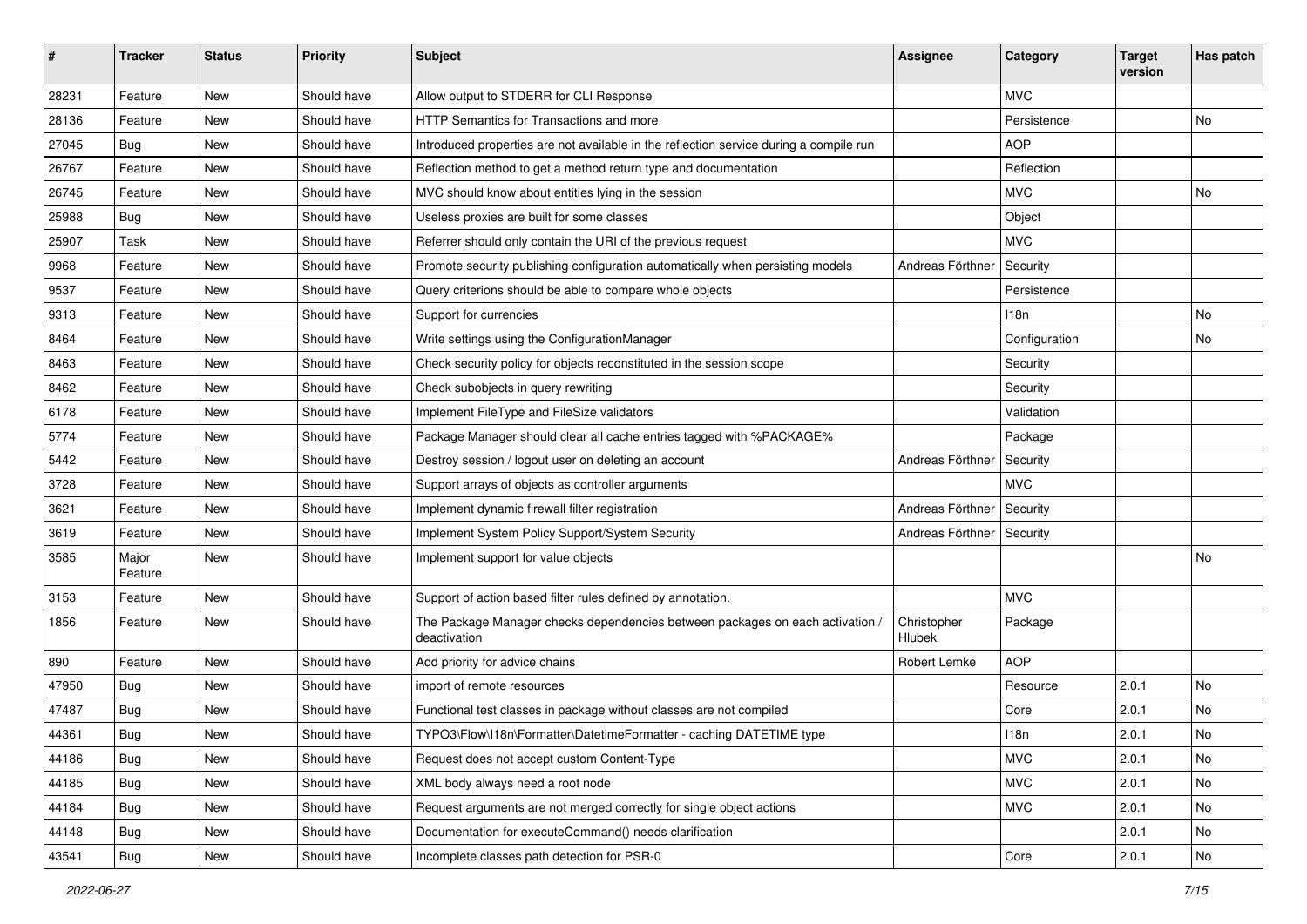| ∦     | <b>Tracker</b>   | <b>Status</b> | <b>Priority</b> | Subject                                                                                                | <b>Assignee</b>     | Category                  | <b>Target</b><br>version | Has patch |
|-------|------------------|---------------|-----------------|--------------------------------------------------------------------------------------------------------|---------------------|---------------------------|--------------------------|-----------|
| 42465 | Task             | New           | Should have     | Document i18n settings                                                                                 |                     | Documentation -           | 2.0.1                    | No        |
| 39096 | <b>Bug</b>       | New           | Should have     | Unnecessary compile invoked in non production context?                                                 |                     | Core                      | 2.0.1                    | No        |
| 58927 | <b>Bug</b>       | New           | Should have     | Overlapping ressouce definitions in Policy yaml resolved incorrectly                                   |                     | Security                  | 2.1                      | No        |
| 58153 | Bug              | New           | Should have     | Session - Scope, Property with interface annotation fails at wakeup                                    |                     | <b>AOP</b>                | 2.1                      | <b>No</b> |
| 62292 | Major<br>Feature | New           | Should have     | Support for entity translation                                                                         |                     | 118n                      | 2.x                      | No        |
| 58579 | Feature          | New           | Should have     | Adding own environment constants to Flow                                                               |                     |                           | 2.x                      | <b>No</b> |
| 57374 | <b>Bug</b>       | New           | Should have     | Persisted entities saved in session are not resolved                                                   |                     | Session                   | 2.x                      | <b>No</b> |
| 51847 | Bug              | New           | Should have     | Overiding controller actions with other required parameter sets results in fatal error.                |                     | Reflection                | 2.x                      | No        |
| 59878 | Bug              | New           | Must have       | TYPO3\Flow\Core\Booting\Exception\SubProcessException thrown in file Scripts.php                       |                     | Error Handler<br>Report - | 1.1.1                    | <b>No</b> |
| 39791 | <b>Bug</b>       | <b>New</b>    | Must have       | Reflection data of old aspect is not removed                                                           |                     | Reflection                | 1.1.1                    | <b>No</b> |
| 58975 | Bug              | New           | Must have       | Fix command for Linux in Qucikstart documentation                                                      |                     | Documentation -           |                          | No        |
| 58622 | Feature          | New           | Must have       | Clearer Exception: Array to string conversion                                                          |                     | Core                      |                          | <b>No</b> |
| 56744 | Feature          | New           | Must have       | stay logged in                                                                                         |                     |                           |                          | No        |
| 56544 | <b>Bug</b>       | New           | Must have       | FLOW Exception on tar package inclusion via composer                                                   |                     | Core                      |                          | <b>No</b> |
| 55937 | Bug              | New           | Must have       | FlashMessage queue is lost                                                                             |                     | Session                   |                          | No        |
| 55870 | Feature          | New           | Must have       | Enhance f:form.textfield or add a f:form.datefield VH with enhanced validation and<br>propertymapping  | Christian Müller    |                           |                          | No        |
| 54549 | Bug              | <b>New</b>    | Must have       | PackageManager::createPackage is incompatible to PackageManagerInterface                               |                     |                           |                          | <b>No</b> |
| 54451 | <b>Bug</b>       | New           | Must have       | No functionality at Apache environments with suexec                                                    |                     |                           |                          | No        |
| 51120 | <b>Bug</b>       | New           | Must have       | \TYPO3\Flow\Core\Booting::buildSubprocessCommand - wrong command if passed<br>more than one parameters |                     | Core                      |                          | <b>No</b> |
| 49423 | <b>Bug</b>       | New           | Must have       | Role name and packageKey are not accessible                                                            |                     |                           |                          | <b>No</b> |
| 49373 | Bug              | New           | Must have       | Methods policy with key "Controllers" is ignored                                                       |                     | Security                  |                          | No        |
| 47073 | <b>Bug</b>       | New           | Must have       | Cookie causes Error after Update                                                                       |                     | Http                      |                          | No        |
| 46689 | Bug              | New           | Must have       | The new ClassLoader swallows Fatal Errors                                                              | <b>Marc Neuhaus</b> |                           |                          | No        |
| 46120 | Bug              | New           | Must have       | Important step missing in the installation chapter                                                     |                     | Documentation -           |                          | No        |
| 46097 | Bug              | New           | Must have       | Logged in user gets session of an other logged in user                                                 | Robert Lemke        | Session                   |                          | No        |
| 45249 | <b>Bug</b>       | New           | Must have       | Update composer project-create command listing                                                         |                     | Documentation -           |                          | No        |
| 44738 | Feature          | New           | Must have       | Re-Validation of argument's custom validators                                                          |                     | Validation                |                          | No        |
| 42606 | Bug              | New           | Must have       | Content Security with nested objects                                                                   |                     | Security                  |                          | No        |
| 42520 | <b>Bug</b>       | New           | Must have       | Cache must be flushed globally for package state changes                                               |                     | Core                      |                          | No        |
| 41496 | Bug              | New           | Must have       | Upload identical Resources, deleting fails                                                             |                     | Resource                  |                          | No        |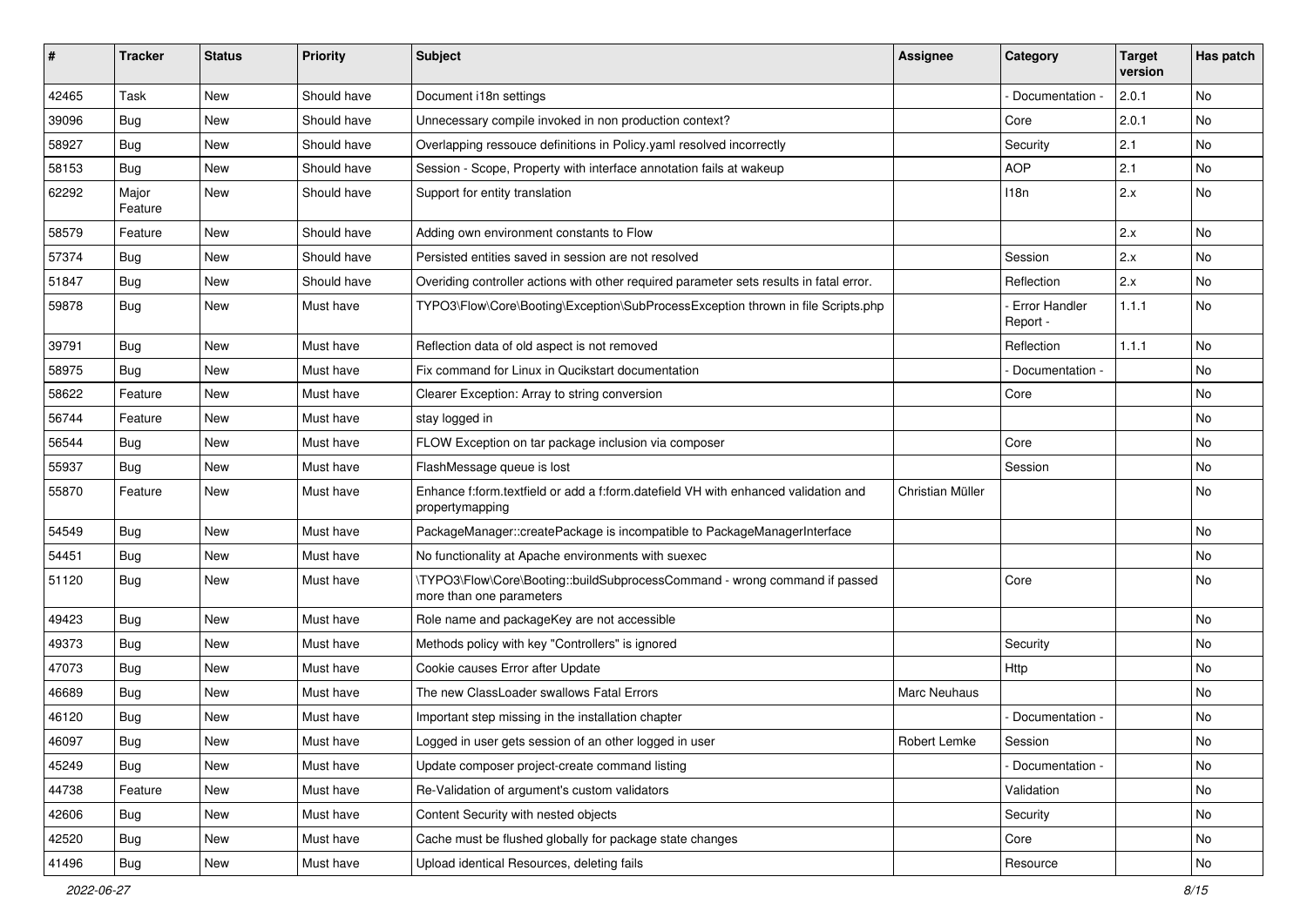| ∦     | <b>Tracker</b> | <b>Status</b> | <b>Priority</b> | Subject                                                                                                                                                 | <b>Assignee</b>  | Category                  | <b>Target</b><br>version | Has patch |
|-------|----------------|---------------|-----------------|---------------------------------------------------------------------------------------------------------------------------------------------------------|------------------|---------------------------|--------------------------|-----------|
| 41148 | Bug            | <b>New</b>    | Must have       | Converting of ValueObjects                                                                                                                              |                  |                           |                          | No        |
| 38980 | Bug            | <b>New</b>    | Must have       | ActionController: behavior of required arguments is not consistent                                                                                      |                  | Validation                |                          | No        |
| 38065 | Feature        | New           | Must have       | Implement content security for DQL queries                                                                                                              | Andreas Förthner | Security                  |                          | No        |
| 37571 | Bug            | <b>New</b>    | Must have       | Inherited proxies fail when implementing __ clone                                                                                                       |                  | <b>AOP</b>                |                          | No        |
| 37473 | Bug            | New           | Must have       | Subsequent Exceptions related to Doctrine Entity Manager makes it snap shut                                                                             |                  | - Testing -               |                          | No        |
| 35831 | Bug            | New           | Must have       | Deleting or unpublishing of a resource deletes all published symlinks<br>(Web/_Resources/Persistent)                                                    |                  |                           |                          | No        |
| 35720 | <b>Bug</b>     | <b>New</b>    | Must have       | Access denied Exception for widget links to actions with a policy                                                                                       |                  | Security                  |                          | <b>No</b> |
| 33055 | Bug            | <b>New</b>    | Must have       | AccessDeniedException instead of WebRedirect                                                                                                            |                  | Security                  |                          | No        |
| 32869 | Bug            | New           | Must have       | Security config tokenClass doesnt throw exception if not found the class                                                                                |                  | Security                  |                          | No        |
| 32105 | <b>Bug</b>     | New           | Must have       | Ignore Validation ignored if ACL is set for this controller action                                                                                      |                  | Security                  |                          | <b>No</b> |
| 31210 | Bug            | New           | Must have       | constructor of proxy class not compatible with interfaces defening a constructor                                                                        |                  | Object                    |                          | No        |
| 30424 | <b>Bug</b>     | New           | Must have       | Forward object arguments with changes                                                                                                                   |                  | <b>MVC</b>                |                          |           |
| 29405 | Bug            | New           | Must have       | When storing a new entity inside the session, it will be fully serialized instead of just<br>the reference being stored                                 |                  | Session                   |                          |           |
| 10678 | Bug            | New           | Must have       | ReflectionService doesn't reflect methods of child classes correctly when they get<br>reflected before their parent class in the initialization process |                  | Reflection                |                          |           |
| 6603  | Feature        | <b>New</b>    | Must have       | Provide a policy management API                                                                                                                         | Andreas Förthner | Security                  |                          |           |
| 3755  | Task           | New           | Must have       | Concurrency stress testing and cache mechanism                                                                                                          |                  | - Testing -               |                          |           |
| 3580  | Feature        | <b>New</b>    | Must have       | Create an administration panel for the FLOW3 Development context                                                                                        |                  | <b>MVC</b>                |                          |           |
| 2974  | <b>Bug</b>     | New           | Must have       | Aspect / Proxy Cache is not emptied automatically if an interface used for introduction<br>was modified                                                 | Robert Lemke     | <b>AOP</b>                |                          |           |
| 1785  | Feature        | New           | Must have       | Automatic garbage collection for expired cache entries                                                                                                  |                  | Cache                     |                          |           |
| 48898 | Bug            | New           | Must have       | configuration for roles fails if one of Policy yaml files contain empty "roles array"                                                                   | Christian Müller | Security                  | 2.0.1                    | No        |
| 48093 | Bug            | <b>New</b>    | Must have       | AbstractCompositeValidators memory consumption continuously grow                                                                                        |                  | Validation                | 2.0.1                    | Yes       |
| 46716 | <b>Bug</b>     | New           | Must have       | Empty class names in Dependencylnjection proxy code when using Caches /<br>Factory-created dependencies                                                 |                  | Object                    | 2.0.1                    | No        |
| 45041 | <b>Bug</b>     | <b>New</b>    | Must have       | Set file permissions doesnt work                                                                                                                        |                  | Command                   | 2.0.1                    | <b>No</b> |
| 42101 | Bug            | New           | Must have       | Proxyclasses are not rebuild in Development context unless cache is empty                                                                               |                  | Object                    | 2.0.1                    | No        |
| 40854 | Task           | New           | Must have       | Update security documentation (authentication in 1.2)                                                                                                   |                  | Documentation -           | 2.0.1                    | No        |
| 54046 | <b>Bug</b>     | New           | Must have       | Removal of ValueObjects from a ManyToMany relationship is not possible                                                                                  |                  | Persistence               | 2.1                      | No        |
| 58894 | <b>Bug</b>     | New           | Must have       | MySQL max key length exceeded during Neos setup                                                                                                         |                  | Error Handler<br>Report - | 2.x                      | No        |
| 56639 | Feature        | New           | Must have       | Implement "getPrivateStorageUriByResource()" for recieving (image-) file URIs                                                                           | Robert Lemke     |                           | 2.x                      |           |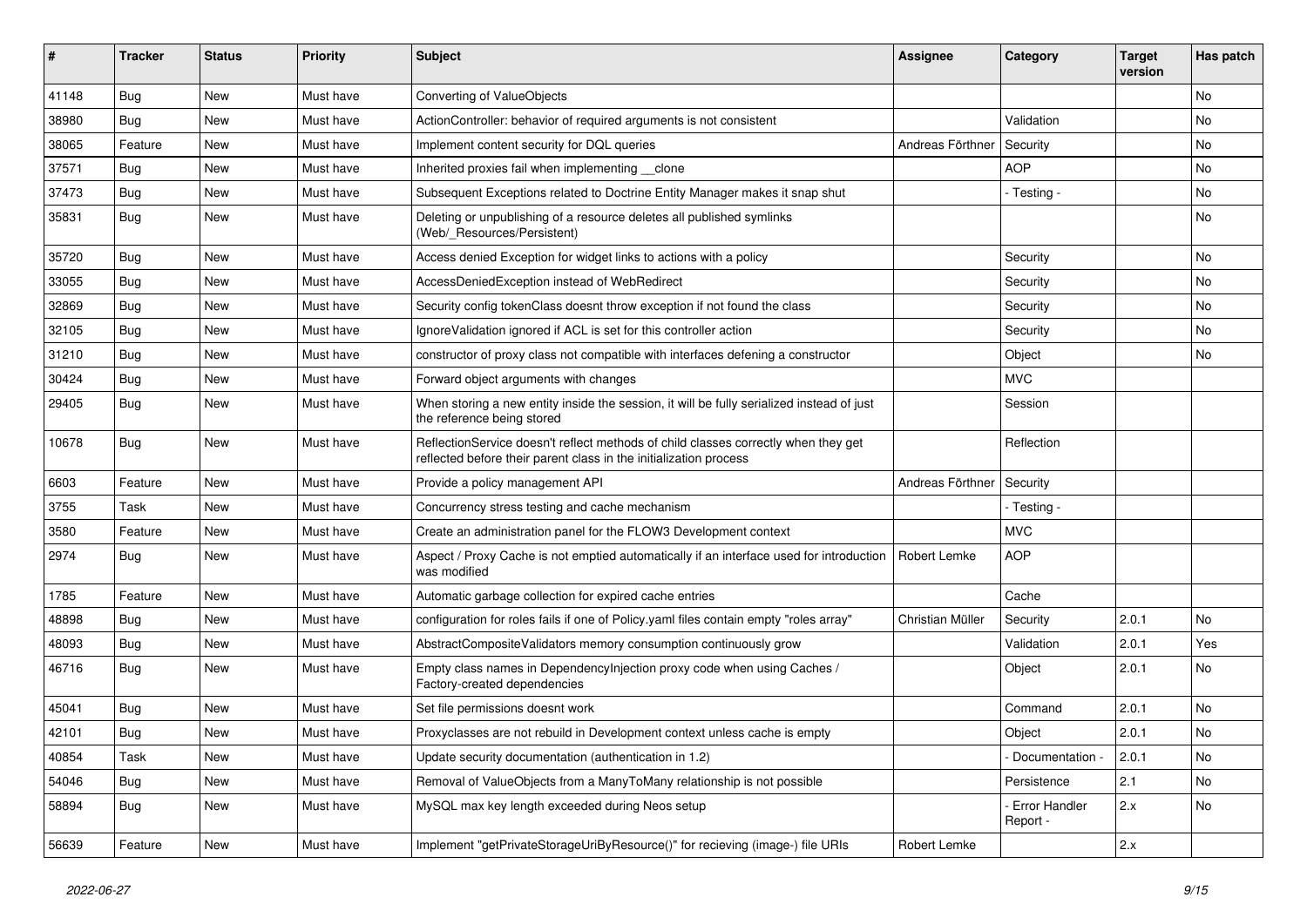| #     | <b>Tracker</b> | <b>Status</b> | <b>Priority</b> | <b>Subject</b>                                                                                              | <b>Assignee</b>         | Category         | <b>Target</b><br>version | Has patch |
|-------|----------------|---------------|-----------------|-------------------------------------------------------------------------------------------------------------|-------------------------|------------------|--------------------------|-----------|
| 27561 | Task           | Accepted      | Could have      | Complete documentation                                                                                      |                         | Documentation -  |                          | <b>No</b> |
| 40802 | Bug            | Accepted      | Should have     | Documentation mistake (authentication)                                                                      | Karsten<br>Dambekalns   | Documentation -  | 1.1.1                    | No        |
| 38004 | <b>Bug</b>     | Accepted      | Should have     | Missing CheatSheet folder for Getting Started manual                                                        | Karsten<br>Dambekalns   | Documentation -  | 1.1.1                    | <b>No</b> |
| 58773 | <b>Bug</b>     | Accepted      | Should have     | Improve NoMatchingRouteException                                                                            | Bastian<br>Waidelich    | MVC - Routing    |                          | No        |
| 53350 | <b>Bug</b>     | Accepted      | Should have     | Trying to create a Link in an Template in CLI Context should provide a helpful<br>exception                 | Bastian<br>Waidelich    | MVC - Routing    |                          | No        |
| 50395 | Bug            | Accepted      | Should have     | Route cache caches routes for non dispatchable requests                                                     | Bastian<br>Waidelich    | MVC - Routing    |                          | No        |
| 49806 | Task           | Accepted      | Should have     | Date formatting should care about the time zone                                                             | Adrian Föder            | 118 <sub>n</sub> |                          | No        |
| 48167 | Feature        | Accepted      | Should have     | Command line account and role browsing                                                                      | Adrian Föder            | Security         |                          | <b>No</b> |
| 47859 | Task           | Accepted      | Should have     | Logging: Do not log all decisions in \TYPO3\Flow\Security\Aspect\LoggingAspect                              | Robert Lemke            | Security         |                          | <b>No</b> |
| 46974 | <b>Bug</b>     | Accepted      | Should have     | Original and Proxy class in one file makes it difficult to reach 100% code coverage for<br>functional tests | Christian Müller        | Object           |                          | <b>No</b> |
| 46823 | Task           | Accepted      | Should have     | Detect APC and APCu correctly                                                                               |                         | Cache            |                          | <b>No</b> |
| 45405 | <b>Bug</b>     | Accepted      | Should have     | Uncaught Exception in DynamicRoutePart                                                                      | Bastian<br>Waidelich    | MVC - Routing    |                          | No        |
| 44712 | Task           | Accepted      | Should have     | Decouple Argument-Building in the HTTP-Request-Constructor                                                  |                         | Http             |                          | <b>No</b> |
| 44396 | Task           | Accepted      | Should have     | Move Doctrine ORM integration onto own namespace                                                            | Karsten<br>Dambekalns   | Persistence      |                          | No        |
| 44375 | Task           | Accepted      | Should have     | Make all persistence reads go through repositories                                                          | Karsten<br>Dambekalns   | Persistence      |                          | No        |
| 43192 | <b>Bug</b>     | Accepted      | Should have     | findByIdentifier() for non-persisted objects not working for custom identifier properties                   | Karsten<br>Dambekalns   | Persistence      |                          | No        |
| 41900 | Feature        | Accepted      | Should have     | Check for duplicate PSR-0 autoload namespaces                                                               | Christian Jul<br>Jensen | Package          |                          | <b>No</b> |
| 41727 | Bug            | Accepted      | Should have     | @Flow\Identity and @ORM\InheritanceType("JOINED") can't be used together                                    | Karsten<br>Dambekalns   |                  |                          | <b>No</b> |
| 41029 | <b>Bug</b>     | Accepted      | Should have     | Method security is also evaluating abstract classes                                                         | Karsten<br>Dambekalns   | Security         |                          | No        |
| 39910 | Feature        | Accepted      | Should have     | Ability to query user based on roles                                                                        |                         | Security         |                          | <b>No</b> |
| 39699 | Bug            | Accepted      | Should have     | SQL DDL for TYPO3\FLOW3\Cache\Backend\PdoBackend                                                            | Karsten<br>Dambekalns   | Cache            |                          | No        |
| 39609 | Feature        | Accepted      | Should have     | <b>Migration Version</b>                                                                                    | Karsten<br>Dambekalns   | Migrations -     |                          | <b>No</b> |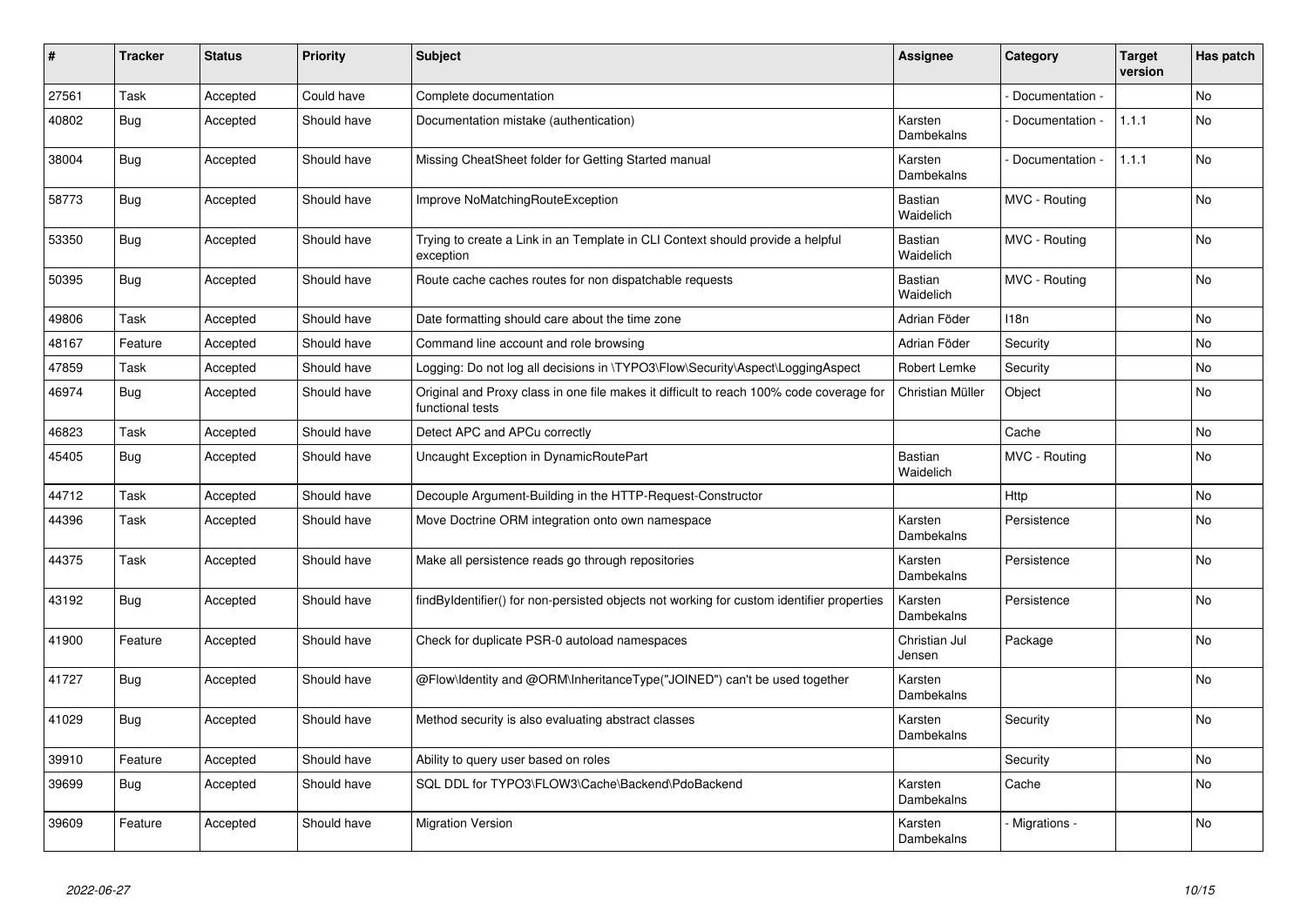| ∦     | <b>Tracker</b>   | <b>Status</b> | <b>Priority</b> | <b>Subject</b>                                                                                                       | <b>Assignee</b>       | Category        | <b>Target</b><br>version | Has patch |
|-------|------------------|---------------|-----------------|----------------------------------------------------------------------------------------------------------------------|-----------------------|-----------------|--------------------------|-----------|
| 39253 | Feature          | Accepted      | Should have     | Remove mirroring mode option and code                                                                                | Karsten<br>Dambekalns | Resource        |                          | No        |
| 38038 | Task             | Accepted      | Should have     | Proofread FLOW3 manual                                                                                               | Ryan J. Peterson      | Documentation - |                          | No        |
| 37372 | Feature          | Accepted      | Should have     | Inheritance in ORM should be configured automatically                                                                | Karsten<br>Dambekalns | Persistence     |                          | No        |
| 37354 | Bug              | Accepted      | Should have     | Do not apply generateValueHash() and generateUuid() if custom identifier is used                                     | Karsten<br>Dambekalns | Persistence     |                          | No        |
| 36840 | Task             | Accepted      | Should have     | Improve exception for wrong locales                                                                                  | Karsten<br>Dambekalns | 118n            |                          | No        |
| 36800 | Task             | Accepted      | Should have     | Streamline Resource object API                                                                                       | Robert Lemke          | Resource        |                          | No        |
| 36715 | Feature          | Accepted      | Should have     | Make simultaneous use of multiple persistence backends possible                                                      | Karsten<br>Dambekalns | Persistence     |                          | No        |
| 34674 | Feature          | Accepted      | Should have     | NotFoundView is not injected in ActionController                                                                     | Robert Lemke          | <b>MVC</b>      |                          | No        |
| 33937 | Feature          | Accepted      | Should have     | Convenience method to resolve public "resource://" paths                                                             | Karsten<br>Dambekalns | Resource        |                          | No        |
| 33258 | Major<br>Feature | Accepted      | Should have     | Implement support for Assetic                                                                                        |                       |                 |                          | No        |
| 32574 | Bug              | Accepted      | Should have     | FLOW3 enters fork bombs when using cgi-fcgi vs cli                                                                   | Karsten<br>Dambekalns | Core            |                          | No        |
| 32106 | Feature          | Accepted      | Should have     | Support for Object source in PropertyMapper                                                                          |                       | Property        |                          | Yes       |
| 30890 | Feature          | Accepted      | Should have     | Developer Toolbar                                                                                                    | Christian Müller      | <b>MVC</b>      |                          | No        |
| 26986 | Feature          | Accepted      | Should have     | Debug toolbar                                                                                                        | Christian Müller      |                 |                          | No        |
| 26765 | Feature          | Accepted      | Should have     | Support class schema features for every reflected class                                                              | Karsten<br>Dambekalns | Reflection      |                          | No        |
| 13559 | Bug              | Accepted      | Should have     | ObjectSerializer failes with persistent objects within arrays                                                        | Karsten<br>Dambekalns | Persistence     |                          | No        |
| 6712  | Feature          | Accepted      | Should have     | Implement mixin support                                                                                              | Robert Lemke          | <b>AOP</b>      |                          |           |
| 4146  | Feature          | Accepted      | Should have     | Support typed parameters for validation                                                                              | Karsten<br>Dambekalns | Validation      |                          |           |
| 3588  | Feature          | Accepted      | Should have     | Support value objects in the Object Factory                                                                          | Robert Lemke          | Object          |                          |           |
| 3306  | Feature          | Accepted      | Should have     | Flush routes cache automatically on class file modifications                                                         | Robert Lemke          | <b>MVC</b>      |                          |           |
| 43190 | Bug              | Accepted      | Should have     | Misleading exception message for incompatible database structure                                                     | Karsten<br>Dambekalns | Persistence     | 2.0.1                    | No        |
| 45253 | Task             | Accepted      | Must have       | Throw exception in PointcutMethodNameFilter if given method's argument does not<br>match the actual method signature | Christian Müller      | Security        |                          | No        |
| 44314 | Task             | Accepted      | Must have       | slightly file permissions for /Configuration/* and /Data/Persistent/EncryptionKey                                    | Karsten<br>Dambekalns | Security        |                          | No        |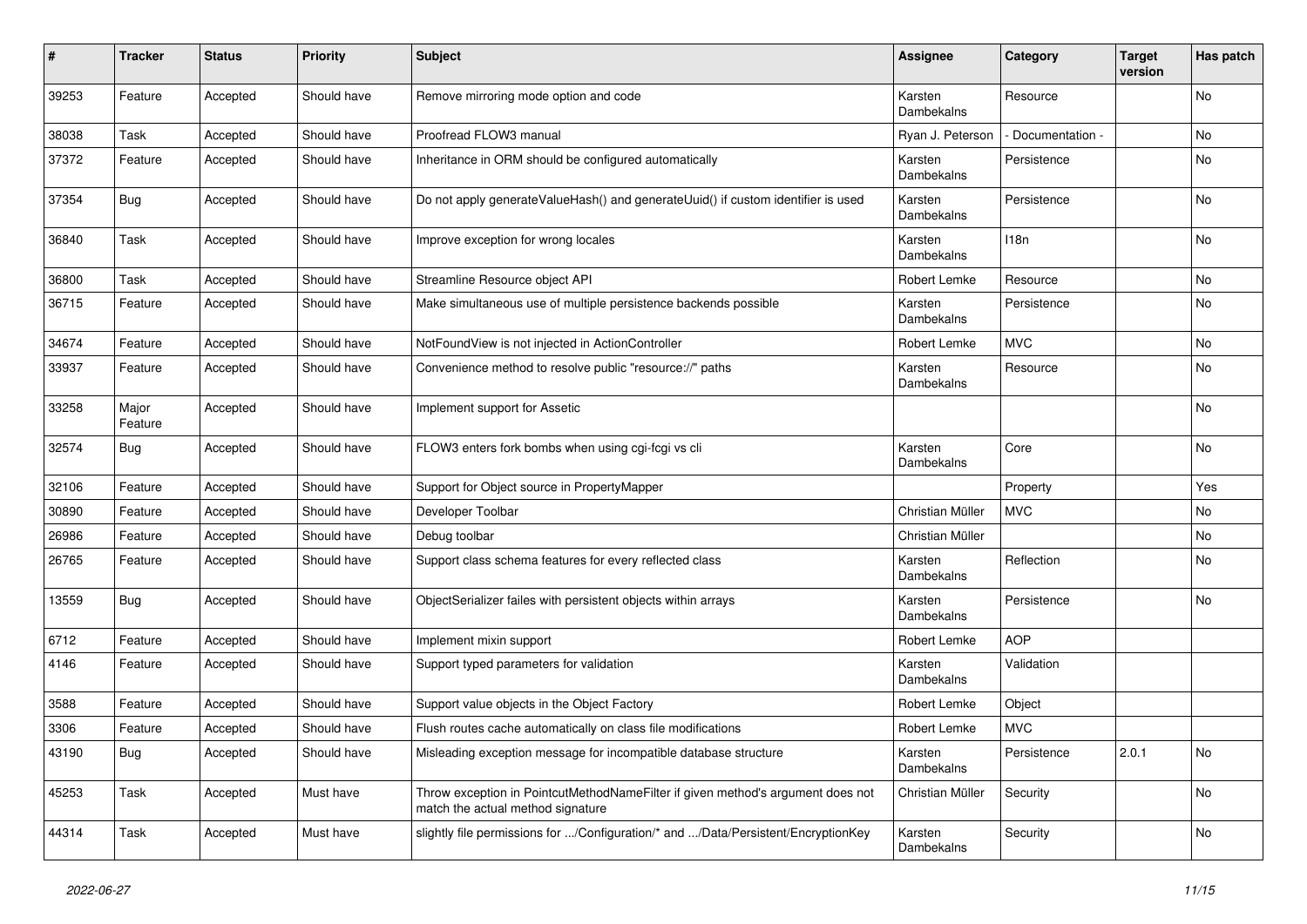| #     | <b>Tracker</b> | <b>Status</b>            | <b>Priority</b> | <b>Subject</b>                                                                                                               | <b>Assignee</b>        | Category    | <b>Target</b><br>version | Has patch |
|-------|----------------|--------------------------|-----------------|------------------------------------------------------------------------------------------------------------------------------|------------------------|-------------|--------------------------|-----------|
| 40555 | Feature        | Accepted                 | Must have       | Missing command arguments parameter in Core\Booting\Scripts::executeCommand()                                                | Karsten<br>Dambekalns  | Core        |                          | Yes       |
| 37212 | Feature        | Accepted                 | Must have       | Edge Side Includes (ESI)                                                                                                     | Robert Lemke           | Http        |                          | No        |
| 34879 | <b>Bug</b>     | Accepted                 | Must have       | Proxied object is not update()able                                                                                           | Karsten<br>Dambekalns  | Persistence |                          | No        |
| 33024 | Bug            | Accepted                 | Must have       | Exception when validating a float in a Model with the Number validator                                                       | Karsten<br>Dambekalns  | 118n        |                          | No        |
| 32873 | Bug            | Accepted                 | Must have       | Value changes for logged in account are not persisted due to session serialization                                           | Karsten<br>Dambekalns  |             |                          | No        |
| 32425 | Bug            | Accepted                 | Must have       | IpAddressRange methods not completly implemented                                                                             | Karsten<br>Dambekalns  | Security    |                          | Yes       |
| 3305  | Feature        | Accepted                 | Must have       | Unmodified objects retrieved from a repository should not be validated in the<br>controller                                  | Robert Lemke           | <b>MVC</b>  |                          | No        |
| 47331 | Bug            | Accepted                 | Must have       | ObjectManager shutdown with Dependency Injection Proxy causes fatal errors                                                   |                        | Object      | 2.0.1                    | No        |
| 32707 | <b>Bug</b>     | Accepted                 | Must have       | <b>Bad Bad FileBackend</b>                                                                                                   | Karsten<br>Dambekalns  | Cache       | 2.0.1                    | No        |
| 27798 | Bug            | Accepted                 | Must have       | CSRF protection not working for forms in a plugin                                                                            |                        | Security    | 2.0.1                    | <b>No</b> |
| 47339 | Feature        | Needs<br>Feedback        | Could have      | Allow RequestHandlers to get the current Request injected                                                                    | Alexander Berl         | Http        |                          | No        |
| 45851 | Feature        | <b>Needs</b><br>Feedback | Could have      | Allow referencing environment variables in Settings.yaml                                                                     | Adrian Föder           |             |                          | No        |
| 40418 | Feature        | Needs<br>Feedback        | Could have      | Add an option to flow3:cache:flush thats keeps user sessions active                                                          |                        | Session     |                          | No        |
| 31484 | Feature        | Needs<br>Feedback        | Could have      | possibility to modify inner workings of proxy class builder                                                                  |                        |             |                          | No        |
| 50080 | <b>Bug</b>     | Needs<br>Feedback        | Should have     | Broken concept for CLI/Web separation                                                                                        | Karsten<br>Dambekalns  | Core        |                          | No        |
| 48296 | Task           | Needs<br>Feedback        | Should have     | Missing method in ExceptionHandlerInterface                                                                                  |                        |             |                          | No        |
| 47236 | Bug            | Needs<br>Feedback        | Should have     | Error at offset 6279 of 6338                                                                                                 |                        |             |                          | No        |
| 46210 | <b>Bug</b>     | Needs<br>Feedback        | Should have     | securityContext->getParty() in the initializeObject() method of a session-Scope object<br>throws exception on second request |                        | Session     |                          | No        |
| 43930 | Task           | Needs<br>Feedback        | Should have     | Remove canRender() completely?!                                                                                              | Sebastian<br>Kurfuerst |             |                          | No        |
| 43082 | Feature        | Needs<br>Feedback        | Should have     | Add CLI support for scaffolding models, views, controller                                                                    |                        |             |                          | No        |
| 42888 | <b>Bug</b>     | Needs<br>Feedback        | Should have     | ResourceManager chokes on non existing files                                                                                 |                        | Resource    |                          | No        |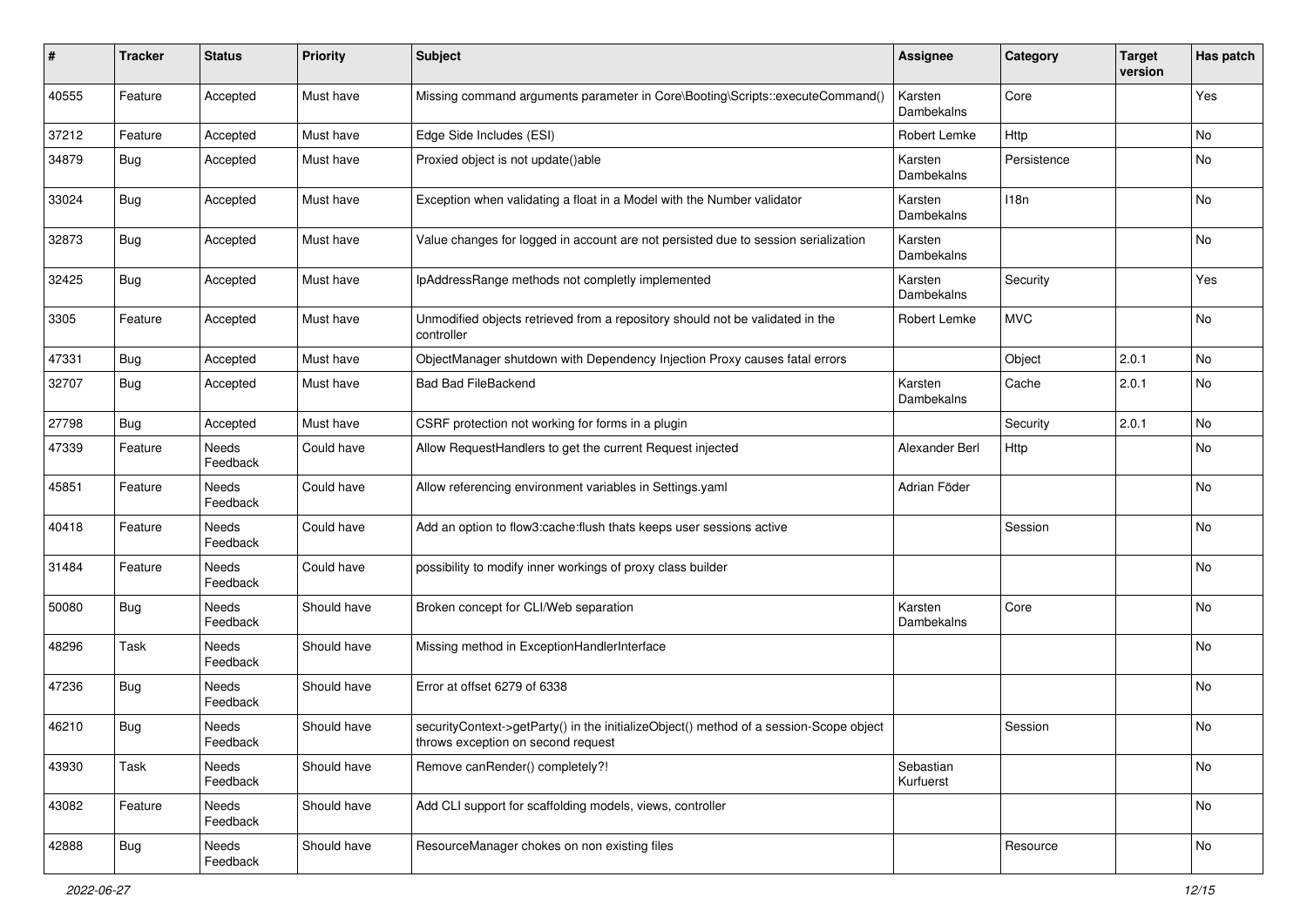| #     | <b>Tracker</b> | <b>Status</b>            | <b>Priority</b> | <b>Subject</b>                                                                                               | <b>Assignee</b>       | Category    | <b>Target</b><br>version | Has patch      |
|-------|----------------|--------------------------|-----------------|--------------------------------------------------------------------------------------------------------------|-----------------------|-------------|--------------------------|----------------|
| 41533 | <b>Bug</b>     | Needs<br>Feedback        | Should have     | Ignored object-validation in editAction when redirecting back from updateAction                              |                       |             |                          | <b>No</b>      |
| 41414 | Task           | Needs<br>Feedback        | Should have     | Check packageKey naming / file structure below Packages/Vendor                                               |                       | Package     |                          | N <sub>o</sub> |
| 40824 | Bug            | Needs<br>Feedback        | Should have     | Modified action controller methods not detected properly                                                     | Andreas Förthner      |             |                          | No             |
| 40410 | <b>Bug</b>     | Needs<br>Feedback        | Should have     | Exception when using Apc, Memcached of Redis cache backend for reflection status<br>and object configuration | Karsten<br>Dambekalns | Cache       |                          | N <sub>o</sub> |
| 38216 | <b>Bug</b>     | Needs<br>Feedback        | Should have     | Static method calls in reflected classes refer to Original class                                             |                       |             |                          | No.            |
| 37302 | <b>Bug</b>     | Needs<br>Feedback        | Should have     | NumberValidator                                                                                              | Carsten Bleicker      | Validation  |                          | N <sub>o</sub> |
| 34134 | <b>Bug</b>     | Needs<br>Feedback        | Should have     | PropertyMapper throws unnecessary exception                                                                  | Christian Müller      | Property    |                          | Yes            |
| 32607 | Feature        | Needs<br>Feedback        | Should have     | Export localized strings for JS consumption                                                                  | Karsten<br>Dambekalns | 118n        |                          | No             |
| 30933 | Feature        | Needs<br>Feedback        | Should have     | Check for unique constraints on add()                                                                        | Karsten<br>Dambekalns | Persistence |                          | No.            |
| 29387 | Feature        | Needs<br>Feedback        | Should have     | A token with wrong credentials should throw an exception                                                     | Andreas Förthner      | Security    |                          |                |
| 29258 | Feature        | Needs<br>Feedback        | Should have     | Provide a way to override classes by environment                                                             |                       |             |                          | No             |
| 28399 | Feature        | Needs<br>Feedback        | Should have     | Validation message and code should be configurable for bundled validators                                    |                       | Validation  |                          | N <sub>o</sub> |
| 28319 | Bug            | Needs<br>Feedback        | Should have     | Access denied will be logged at the wrong location in nested calls                                           |                       | Security    |                          | No             |
| 28074 | Feature        | <b>Needs</b><br>Feedback | Should have     | Provide a shell script that installs Phoenix or FLOW3 from git                                               | Markus Bucher         |             |                          | <b>No</b>      |
| 28016 | Bug            | Needs<br>Feedback        | Should have     | Cascade remove of cleared ArrayCollection                                                                    | Karsten<br>Dambekalns | Persistence |                          | No             |
| 27721 | <b>Bug</b>     | Needs<br>Feedback        | Should have     | Permissions of uploaded resources not correct                                                                | Karsten<br>Dambekalns | Resource    |                          | No             |
| 26943 | Feature        | Needs<br>Feedback        | Should have     | Add i18n support to domain models                                                                            | Karsten<br>Dambekalns | 118n        |                          | No             |
| 9861  | Feature        | Needs<br>Feedback        | Should have     | Leave logging up and running as long as possible                                                             |                       | Log         |                          | <b>No</b>      |
| 3312  | Feature        | Needs<br>Feedback        | Should have     | Allow for easy logging by annotations                                                                        | Robert Lemke          | Log         |                          |                |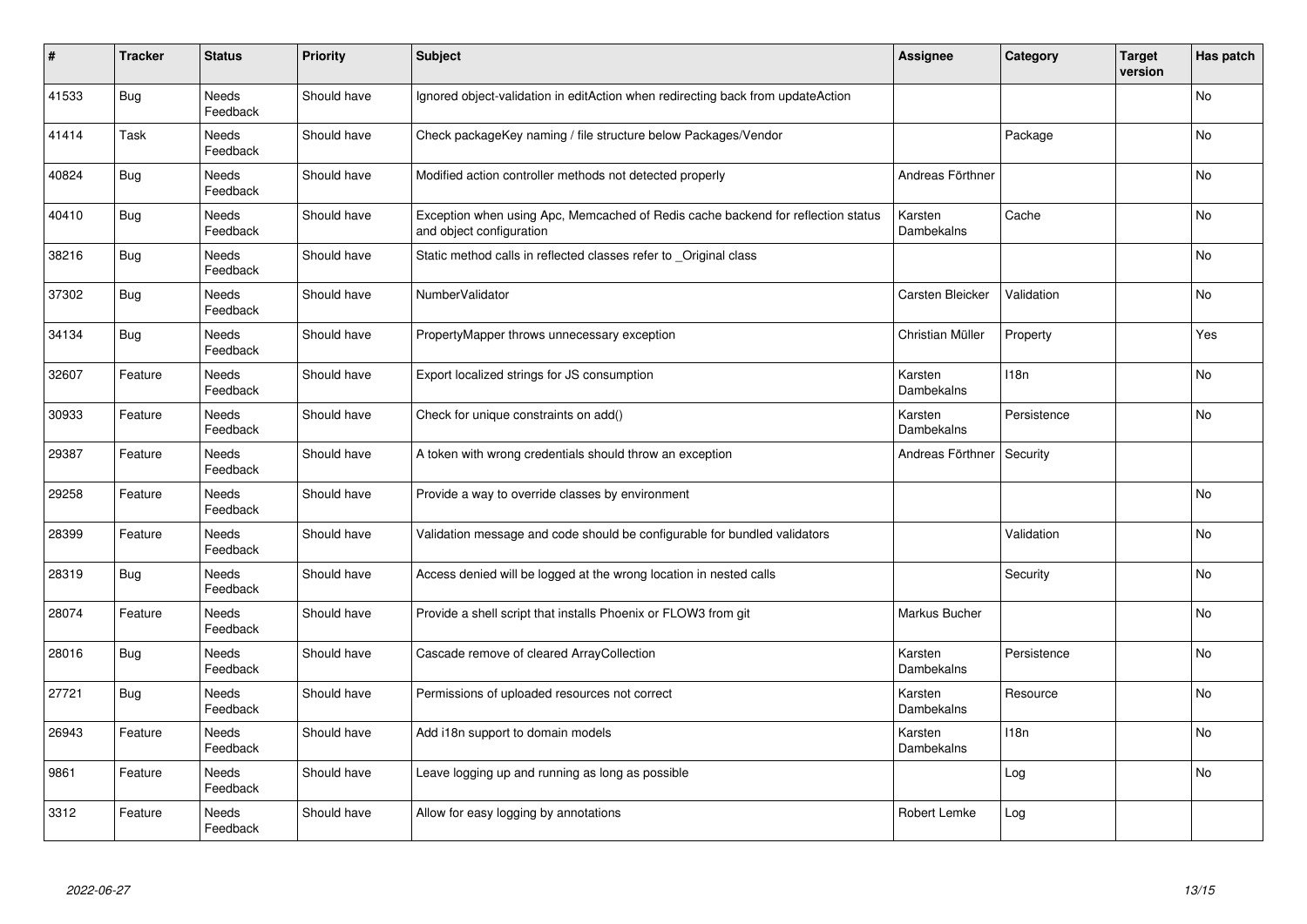| #     | <b>Tracker</b> | <b>Status</b>            | <b>Priority</b> | <b>Subject</b>                                                                  | <b>Assignee</b>             | Category        | <b>Target</b><br>version | Has patch |
|-------|----------------|--------------------------|-----------------|---------------------------------------------------------------------------------|-----------------------------|-----------------|--------------------------|-----------|
| 2817  | Feature        | Needs<br>Feedback        | Should have     | Provide safeguard for preventing multiple submits of a form                     |                             | <b>MVC</b>      |                          | No        |
| 47858 | Bug            | Needs<br>Feedback        | Should have     | Remove .htaccess from Composer Installer Essentials                             | Christopher<br>Hlubek       | Package         | 2.0.1                    | No        |
| 44203 | Bug            | Needs<br>Feedback        | Should have     | Session implementation is still racy                                            | Robert Lemke                | Session         | 2.0.1                    | No        |
| 58494 | Bug            | Needs<br>Feedback        | Must have       | Inifinite redirects if index.php presents in URI                                | <b>Bastian</b><br>Waidelich | MVC - Routing   |                          | No        |
| 27379 | <b>Bug</b>     | <b>Needs</b><br>Feedback | Must have       | add check to clear the database at tearDown in testing                          |                             |                 |                          | No        |
| 11039 | Bug            | Needs<br>Feedback        | Must have       | Static object container injects properties to result of factory object          |                             |                 |                          | <b>No</b> |
| 31339 | Task           | On Hold                  | Could have      | Search                                                                          |                             | Documentation - |                          | No        |
| 6601  | Task           | On Hold                  | Could have      | Introduce a new roles definition syntax including runtime constraints           | Andreas Förthner            | Security        |                          |           |
| 28052 | Feature        | On Hold                  | Should have     | Possibility to enable or disable accounts                                       | Julian Kleinhans            | Security        |                          | No        |
| 27322 | Feature        | On Hold                  | Should have     | Add support for Appserver-in-PHP, which could result in much faster executions. | Christopher<br>Hlubek       |                 |                          | No        |
| 27088 | <b>Bug</b>     | On Hold                  | Should have     | initializeObject() is called too early when reconstructing entities             |                             | Object          |                          | No        |
| 37227 | Bug            | On Hold                  | Must have       | securityContext->getParty is not available in widget context                    |                             | Session         |                          | No        |
| 35868 | <b>Bug</b>     | On Hold                  | Must have       | Unstable condition in Utility\Environment                                       | Karsten<br>Dambekalns       | Environment     |                          | No        |
| 8923  | Task           | <b>Under Review</b>      | Could have      | Provide a Nginx Server Configuration for FLOW3                                  | Christian Müller            | Documentation - | 1.1.1                    | No        |
| 55793 | Feature        | <b>Under Review</b>      | Could have      | Add Support for groupBy                                                         | Kerstin<br>Huppenbauer      | Persistence     |                          | No        |
| 49025 | Task           | <b>Under Review</b>      | Could have      | Dynamic locale detection / determination                                        | Adrian Föder                | 118n            | 2.1                      | No        |
| 60095 | Feature        | <b>Under Review</b>      | Should have     | LockManager's LockHoldingStackPage should be configurable                       |                             | Configuration   |                          | No        |
| 59672 | Feature        | <b>Under Review</b>      | Should have     | Add support for Doctrine 2.5 embeddables                                        | Alexander Berl              | Persistence     |                          | No        |
| 59442 | <b>Bug</b>     | <b>Under Review</b>      | Should have     | Composite primary keys including foreign entity don't work                      |                             | Persistence     |                          | No        |
| 59366 | <b>Bug</b>     | <b>Under Review</b>      | Should have     | fix* lifecycle callbacks should not be registered for unproxied entities        |                             | Persistence     |                          | No        |
| 58193 | Bug            | Under Review             | Should have     | Forward-port changelogs to master branch                                        | Karsten<br>Dambekalns       |                 |                          | No        |
| 55306 | <b>Bug</b>     | <b>Under Review</b>      | Should have     | Filenames should not exceed 255 characters                                      | Christian Müller            |                 |                          | No        |
| 54037 | Feature        | <b>Under Review</b>      | Should have     | JsonView accepts encoding options                                               |                             | <b>MVC</b>      |                          | No        |
| 52280 | Task           | <b>Under Review</b>      | Should have     | Throw Exception if there is an array in PSR-0 autoload                          |                             |                 |                          | Yes       |
| 51676 | Feature        | <b>Under Review</b>      | Should have     | Support of symlinks for Resources                                               |                             | Resource        |                          | No        |
| 49011 | <b>Bug</b>     | <b>Under Review</b>      | Should have     | Support executing TYPO3.Flow inside a PHAR                                      |                             |                 |                          | No        |